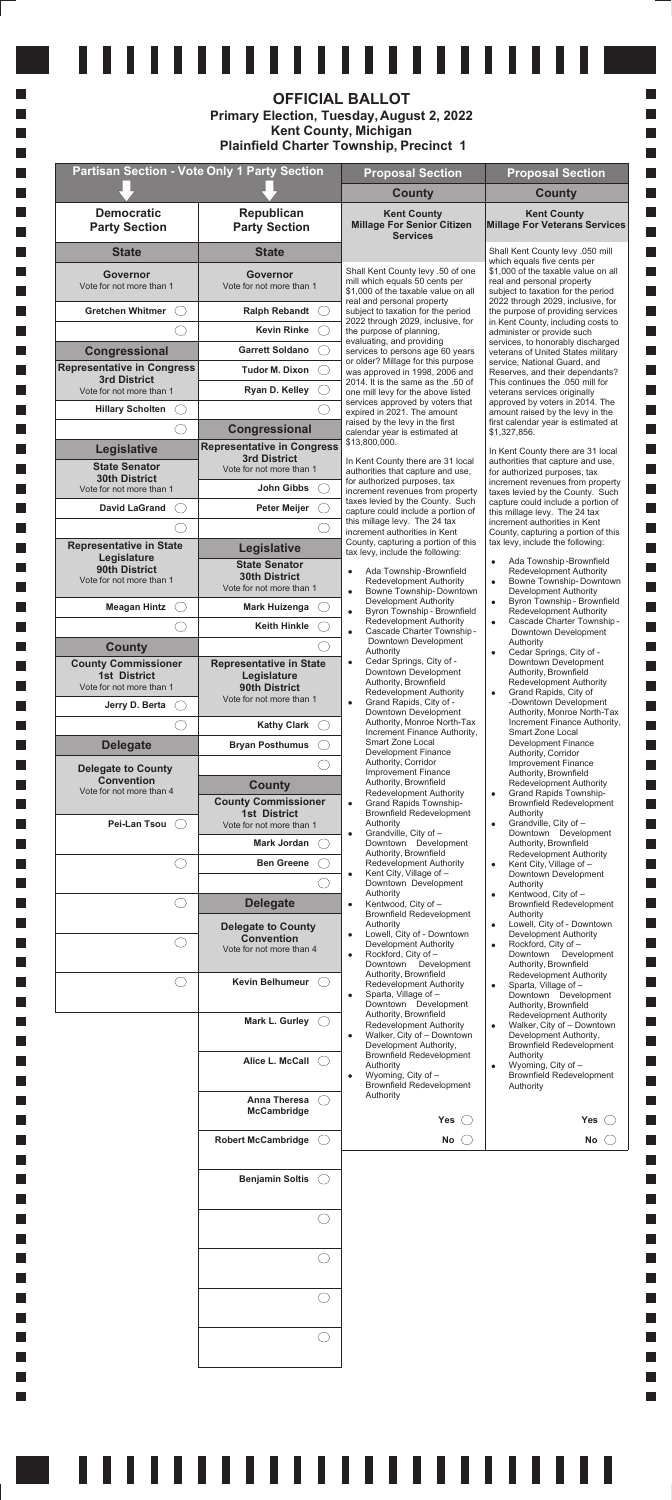|                        |                                                            | Oparta, villago or                                                 |
|------------------------|------------------------------------------------------------|--------------------------------------------------------------------|
| <b>Carol Phelps</b>    | Sparta, Village of -<br>٠<br>Downtown Development          | Downtown Development<br>Authority, Brownfield                      |
| <b>Anna Timmer</b>     | Authority, Brownfield<br>Redevelopment Authority           | Redevelopment Authority<br>Walker, City of - Downtown<br>$\bullet$ |
| <b>Jonathan Timmer</b> | Walker, City of - Downtown<br>٠<br>Development Authority,  | Development Authority,<br><b>Brownfield Redevelopment</b>          |
|                        | <b>Brownfield Redevelopment</b><br>Authority               | Authority<br>Wyoming, City of -<br>٠                               |
|                        | Wyoming, City of -<br>٠<br><b>Brownfield Redevelopment</b> | <b>Brownfield Redevelopment</b><br>Authority                       |
|                        | Authority                                                  |                                                                    |
|                        | Yes(                                                       | Yes(                                                               |
|                        | No                                                         | No                                                                 |

<u> 1111111111111111111111111</u>

| ,,,,,,,,,,,,,,,,,,,<br><b>OFFICIAL BALLOT</b><br>Primary Election, Tuesday, August 2, 2022<br><b>Kent County, Michigan</b><br><b>Plainfield Charter Township, Precinct 2</b> |                                                                            |                                                                                                                                               |                                                                                                                     |
|------------------------------------------------------------------------------------------------------------------------------------------------------------------------------|----------------------------------------------------------------------------|-----------------------------------------------------------------------------------------------------------------------------------------------|---------------------------------------------------------------------------------------------------------------------|
|                                                                                                                                                                              | <b>Partisan Section - Vote Only 1 Party Section</b>                        | <b>Proposal Section</b>                                                                                                                       | <b>Proposal Section</b>                                                                                             |
|                                                                                                                                                                              |                                                                            | <b>County</b>                                                                                                                                 | <b>County</b>                                                                                                       |
| <b>Democratic</b><br><b>Party Section</b>                                                                                                                                    | Republican<br><b>Party Section</b>                                         | <b>Kent County</b><br><b>Millage For Senior Citizen</b><br><b>Services</b>                                                                    | <b>Kent County</b><br><b>Millage For Veterans Services</b>                                                          |
| <b>State</b>                                                                                                                                                                 | <b>State</b>                                                               |                                                                                                                                               | Shall Kent County levy .050 mill<br>which equals five cents per                                                     |
| Governor<br>Vote for not more than 1                                                                                                                                         | <b>Governor</b><br>Vote for not more than 1                                | Shall Kent County levy .50 of one<br>mill which equals 50 cents per<br>\$1,000 of the taxable value on all                                    | \$1,000 of the taxable value on all<br>real and personal property<br>subject to taxation for the period             |
| <b>Gretchen Whitmer</b>                                                                                                                                                      | <b>Kevin Rinke</b>                                                         | real and personal property<br>subject to taxation for the period                                                                              | 2022 through 2029, inclusive, for<br>the purpose of providing services                                              |
|                                                                                                                                                                              | <b>Garrett Soldano</b>                                                     | 2022 through 2029, inclusive, for<br>the purpose of planning,                                                                                 | in Kent County, including costs to<br>administer or provide such                                                    |
| Congressional                                                                                                                                                                | <b>Tudor M. Dixon</b>                                                      | evaluating, and providing<br>services to persons age 60 years                                                                                 | services, to honorably discharged<br>veterans of United States military                                             |
| <b>Representative in Congress</b>                                                                                                                                            | Ryan D. Kelley                                                             | or older? Millage for this purpose<br>was approved in 1998, 2006 and                                                                          | service, National Guard, and<br>Reserves, and their dependants?                                                     |
| <b>3rd District</b><br>Vote for not more than 1                                                                                                                              | <b>Ralph Rebandt</b>                                                       | 2014. It is the same as the .50 of<br>one mill levy for the above listed                                                                      | This continues the .050 mill for<br>veterans services originally                                                    |
| <b>Hillary Scholten</b>                                                                                                                                                      |                                                                            | services approved by voters that<br>expired in 2021. The amount                                                                               | approved by voters in 2014. The<br>amount raised by the levy in the                                                 |
|                                                                                                                                                                              | Congressional                                                              | raised by the levy in the first<br>calendar year is estimated at                                                                              | first calendar year is estimated at<br>\$1,327,856.                                                                 |
| Legislative                                                                                                                                                                  | <b>Representative in Congress</b><br><b>3rd District</b>                   | \$13,800,000.                                                                                                                                 | In Kent County there are 31 local                                                                                   |
| <b>State Senator</b><br><b>30th District</b>                                                                                                                                 | Vote for not more than 1                                                   | In Kent County there are 31 local<br>authorities that capture and use,                                                                        | authorities that capture and use,<br>for authorized purposes, tax                                                   |
| Vote for not more than 1                                                                                                                                                     | Peter Meijer                                                               | for authorized purposes, tax<br>increment revenues from property                                                                              | increment revenues from property<br>taxes levied by the County. Such                                                |
| <b>David LaGrand</b>                                                                                                                                                         | John Gibbs                                                                 | taxes levied by the County. Such<br>capture could include a portion of                                                                        | capture could include a portion of<br>this millage levy. The 24 tax                                                 |
|                                                                                                                                                                              |                                                                            | this millage levy. The 24 tax<br>increment authorities in Kent                                                                                | increment authorities in Kent<br>County, capturing a portion of this                                                |
| <b>Representative in State</b><br>Legislature                                                                                                                                | Legislative                                                                | County, capturing a portion of this<br>tax levy, include the following:                                                                       | tax levy, include the following:                                                                                    |
| 90th District<br>Vote for not more than 1                                                                                                                                    | <b>State Senator</b><br><b>30th District</b><br>Vote for not more than 1   | Ada Township-Brownfield<br>$\bullet$<br><b>Redevelopment Authority</b><br>Bowne Township-Downtown<br>$\bullet$                                | Ada Township-Brownfield<br>Redevelopment Authority<br>Bowne Township-Downtown<br>$\bullet$<br>Development Authority |
| <b>Meagan Hintz</b><br>( )                                                                                                                                                   | <b>Keith Hinkle</b>                                                        | Development Authority<br>Byron Township - Brownfield<br>$\bullet$                                                                             | Byron Township - Brownfield<br>$\bullet$<br>Redevelopment Authority                                                 |
|                                                                                                                                                                              | <b>Mark Huizenga</b>                                                       | Redevelopment Authority<br>Cascade Charter Township -<br>$\bullet$                                                                            | Cascade Charter Township-<br>Downtown Development                                                                   |
| <b>County</b>                                                                                                                                                                |                                                                            | Downtown Development<br>Authority                                                                                                             | Authority<br>Cedar Springs, City of -<br>$\bullet$                                                                  |
| <b>County Commissioner</b>                                                                                                                                                   | <b>Representative in State</b>                                             | Cedar Springs, City of -<br>$\bullet$<br>Downtown Development                                                                                 | Downtown Development<br>Authority, Brownfield                                                                       |
| <b>1st District</b><br>Vote for not more than 1                                                                                                                              | Legislature<br>90th District                                               | Authority, Brownfield<br><b>Redevelopment Authority</b>                                                                                       | Redevelopment Authority<br>Grand Rapids, City of<br>$\bullet$                                                       |
| Jerry D. Berta                                                                                                                                                               | Vote for not more than 1                                                   | Grand Rapids, City of -<br>Downtown Development                                                                                               | -Downtown Development<br>Authority, Monroe North-Tax                                                                |
|                                                                                                                                                                              | <b>Bryan Posthumus</b>                                                     | Authority, Monroe North-Tax<br>Increment Finance Authority,                                                                                   | Increment Finance Authority,<br>Smart Zone Local                                                                    |
| <b>Delegate</b>                                                                                                                                                              | <b>Kathy Clark</b>                                                         | Smart Zone Local<br><b>Development Finance</b>                                                                                                | Development Finance<br>Authority, Corridor                                                                          |
| <b>Delegate to County</b>                                                                                                                                                    |                                                                            | Authority, Corridor<br>Improvement Finance                                                                                                    | Improvement Finance<br>Authority, Brownfield                                                                        |
| <b>Convention</b><br>Vote for not more than 4                                                                                                                                | <b>County</b>                                                              | Authority, Brownfield<br>Redevelopment Authority                                                                                              | <b>Redevelopment Authority</b><br>Grand Rapids Township-                                                            |
|                                                                                                                                                                              | <b>County Commissioner</b><br><b>1st District</b>                          | Grand Rapids Township-<br>$\bullet$<br><b>Brownfield Redevelopment</b>                                                                        | <b>Brownfield Redevelopment</b><br>Authority                                                                        |
| . . )                                                                                                                                                                        | Vote for not more than 1                                                   | Authority<br>Grandville, City of -<br>$\bullet$                                                                                               | Grandville, City of -<br>$\bullet$<br>Downtown Development                                                          |
| $\Box$                                                                                                                                                                       | <b>Ben Greene</b>                                                          | Downtown Development<br>Authority, Brownfield                                                                                                 | Authority, Brownfield                                                                                               |
| ○                                                                                                                                                                            | Mark Jordan                                                                | <b>Redevelopment Authority</b>                                                                                                                | <b>Redevelopment Authority</b><br>Kent City, Village of -<br>$\bullet$                                              |
| 3                                                                                                                                                                            |                                                                            | Kent City, Village of -<br>$\bullet$<br>Downtown Development                                                                                  | Downtown Development<br>Authority                                                                                   |
|                                                                                                                                                                              | <b>Delegate</b>                                                            | Authority<br>Kentwood, City of -<br>$\bullet$                                                                                                 | Kentwood, City of -<br>$\bullet$<br><b>Brownfield Redevelopment</b>                                                 |
|                                                                                                                                                                              | <b>Delegate to County</b><br><b>Convention</b><br>Vote for not more than 4 | Brownfield Redevelopment<br>Authority<br>Lowell, City of - Downtown<br>$\bullet$<br>Development Authority<br>Rockford, City of -<br>$\bullet$ | Authority<br>Lowell, City of - Downtown<br>Development Authority<br>Rockford, City of -<br>Downtown Development     |
|                                                                                                                                                                              | <b>Jennifer E Hendricks</b>                                                | Downtown Development<br>Authority, Brownfield<br>Redevelopment Authority                                                                      | Authority, Brownfield<br><b>Redevelopment Authority</b><br>Sparta, Village of -                                     |

 $\mathcal{L}_{\mathcal{A}}$ 

 $\mathcal{L}_{\mathcal{A}}$ 

m.  $\mathcal{L}_{\mathcal{A}}$ 

H  $\overline{\phantom{a}}$ 

m.  $\mathcal{L}_{\mathcal{A}}$ 

m.  $\mathcal{L}_{\mathcal{A}}$ 

m.  $\mathcal{L}_{\mathcal{A}}$ 

m.  $\mathcal{L}_{\mathcal{A}}$ 

H

 $\mathcal{L}_{\mathcal{A}}$ 

m.  $\mathcal{L}_{\mathcal{A}}$ 

H  $\mathcal{L}_{\mathcal{A}}$ 

m.  $\mathcal{L}_{\mathcal{A}}$ 

H  $\mathcal{L}_{\mathcal{A}}$ 

m.

 $\mathcal{L}_{\mathcal{A}}$ 

H  $\mathcal{L}_{\mathcal{A}}$ 

m.  $\mathcal{L}_{\mathcal{A}}$ 

H  $\mathcal{L}_{\mathcal{A}}$ 

m.  $\mathcal{L}_{\mathcal{A}}$ 

H

 $\mathcal{L}_{\mathcal{A}}$ 

m.  $\mathcal{L}_{\mathcal{A}}$ 

H  $\mathcal{L}_{\mathcal{A}}$ 

H

H

H H

 $\mathcal{L}_{\mathcal{A}}$ I.

 $\mathcal{L}_{\mathcal{A}}$ 

L.

L.

L.

L.

L.

L.

L.

L. L.

L.

I.

L.

I. L.

I.

L.

I.

L. L.

L.

 $\overline{\phantom{a}}$ 

 $\Box$ 

 $\Box$ 

 $\Box$ 

 $\Box$ 

 $\Box$  $\Box$ 

 $\Box$  $\Box$ 

 $\Box$  $\Box$ 

 $\Box$  $\Box$ 

 $\Box$ 

 $\Box$ 

 $\Box$  $\Box$ 

 $\Box$  $\Box$ 

 $\Box$  $\Box$ 

 $\Box$  $\Box$ 

 $\Box$ 

 $\Box$ 

 $\Box$  $\Box$ 

 $\Box$  $\Box$ 

 $\Box$  $\Box$ 

 $\Box$  $\Box$ 

 $\Box$ 

 $\Box$ 

 $\Box$  $\Box$ 

 $\Box$  $\Box$ 

 $\Box$ 

 $\Box$  $\Box$ 

 $\Box$ 

 $\Box$  $\Box$ 

 $\Box$ 

 $\Box$ 

**Contract** a ka

 $\Box$ 

**Contract** 

П

П

 $\Box$ 

П

П  $\Box$ 

П

 $\Box$ 

 $\Box$ 

**Contract** П

 $\Box$ 

 $\Box$ 

П

П П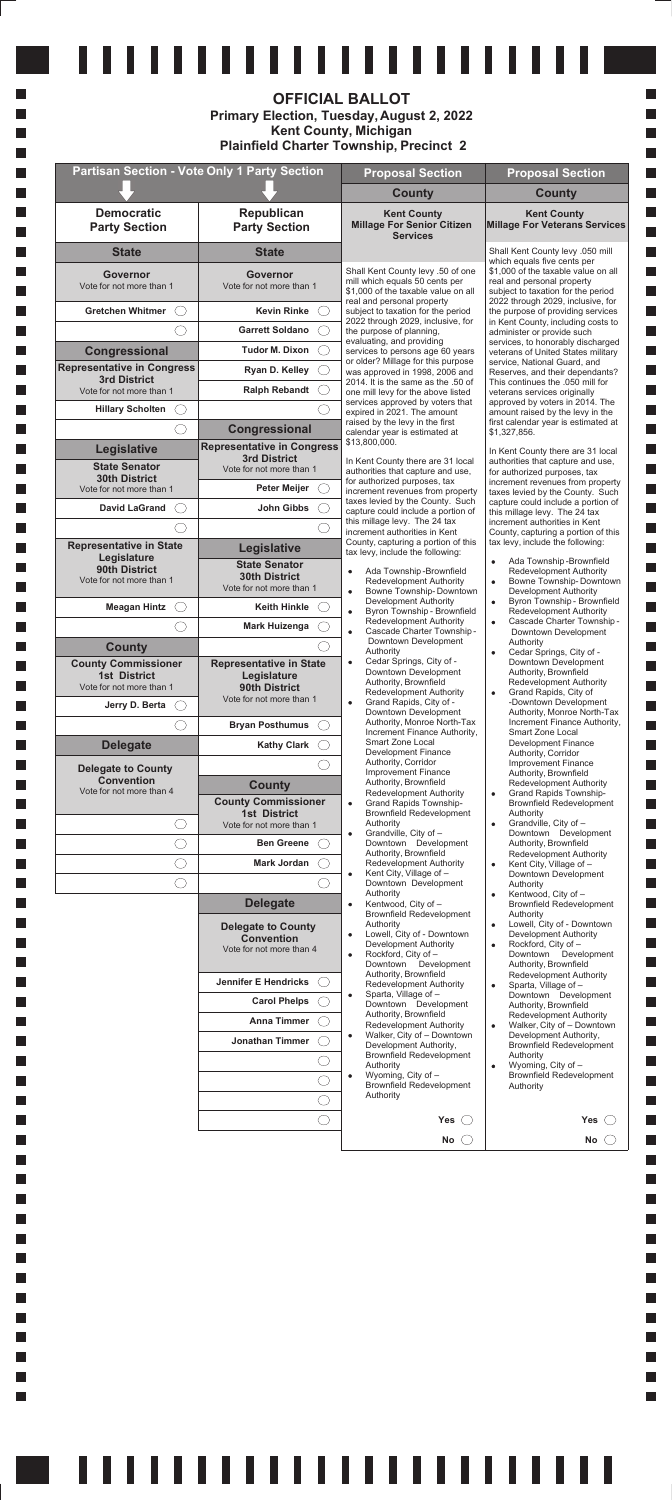| Lisa Ellison<br>Jerry L. Kloostra | Sparta, Village of -<br>Downtown Development<br>Authority, Brownfield<br>Redevelopment Authority<br>Walker, City of - Downtown<br>٠<br>Development Authority,<br><b>Brownfield Redevelopment</b><br>Authority<br>Wyoming, City of -<br>٠<br><b>Brownfield Redevelopment</b><br>Authority | Downtown Development<br>Authority, Brownfield<br><b>Redevelopment Authority</b><br>Walker, City of - Downtown<br>$\bullet$<br>Development Authority,<br><b>Brownfield Redevelopment</b><br>Authority<br>Wyoming, City of -<br>٠<br><b>Brownfield Redevelopment</b><br>Authority |
|-----------------------------------|------------------------------------------------------------------------------------------------------------------------------------------------------------------------------------------------------------------------------------------------------------------------------------------|---------------------------------------------------------------------------------------------------------------------------------------------------------------------------------------------------------------------------------------------------------------------------------|
|                                   | Yes                                                                                                                                                                                                                                                                                      | Yes                                                                                                                                                                                                                                                                             |
|                                   | No.                                                                                                                                                                                                                                                                                      | No                                                                                                                                                                                                                                                                              |

# <u> 111111111111111111111111</u>

|                                                                               | .                                                                                                 | <b>OFFICIAL BALLOT</b><br>Primary Election, Tuesday, August 2, 2022<br><b>Kent County, Michigan</b><br><b>Plainfield Charter Township, Precinct 3</b> |                                                                                                                                                                             |
|-------------------------------------------------------------------------------|---------------------------------------------------------------------------------------------------|-------------------------------------------------------------------------------------------------------------------------------------------------------|-----------------------------------------------------------------------------------------------------------------------------------------------------------------------------|
|                                                                               | <b>Partisan Section - Vote Only 1 Party Section</b>                                               | <b>Proposal Section</b>                                                                                                                               | <b>Proposal Section</b>                                                                                                                                                     |
|                                                                               |                                                                                                   | <b>County</b>                                                                                                                                         | <b>County</b>                                                                                                                                                               |
| <b>Democratic</b><br><b>Party Section</b>                                     | Republican<br><b>Party Section</b>                                                                | <b>Kent County</b><br><b>Millage For Senior Citizen</b><br><b>Services</b>                                                                            | <b>Kent County</b><br><b>Millage For Veterans Services</b>                                                                                                                  |
| <b>State</b>                                                                  | <b>State</b>                                                                                      |                                                                                                                                                       | Shall Kent County levy .050 mill                                                                                                                                            |
| Governor<br>Vote for not more than 1                                          | <b>Governor</b><br>Vote for not more than 1                                                       | Shall Kent County levy .50 of one<br>mill which equals 50 cents per<br>\$1,000 of the taxable value on all<br>real and personal property              | which equals five cents per<br>\$1,000 of the taxable value on all<br>real and personal property<br>subject to taxation for the period<br>2022 through 2029, inclusive, for |
| <b>Gretchen Whitmer</b>                                                       | <b>Garrett Soldano</b>                                                                            | subject to taxation for the period<br>2022 through 2029, inclusive, for                                                                               | the purpose of providing services                                                                                                                                           |
|                                                                               | <b>Tudor M. Dixon</b>                                                                             | the purpose of planning,<br>evaluating, and providing                                                                                                 | in Kent County, including costs to<br>administer or provide such                                                                                                            |
| Congressional                                                                 | Ryan D. Kelley                                                                                    | services to persons age 60 years                                                                                                                      | services, to honorably discharged<br>veterans of United States military                                                                                                     |
| <b>Representative in Congress</b><br><b>3rd District</b>                      | <b>Ralph Rebandt</b>                                                                              | or older? Millage for this purpose<br>was approved in 1998, 2006 and                                                                                  | service, National Guard, and<br>Reserves, and their dependants?                                                                                                             |
| Vote for not more than 1                                                      | <b>Kevin Rinke</b>                                                                                | 2014. It is the same as the .50 of<br>one mill levy for the above listed                                                                              | This continues the .050 mill for<br>veterans services originally                                                                                                            |
| <b>Hillary Scholten</b>                                                       |                                                                                                   | services approved by voters that<br>expired in 2021. The amount                                                                                       | approved by voters in 2014. The<br>amount raised by the levy in the                                                                                                         |
|                                                                               | Congressional                                                                                     | raised by the levy in the first<br>calendar year is estimated at                                                                                      | first calendar year is estimated at<br>\$1,327,856.                                                                                                                         |
| Legislative                                                                   | <b>Representative in Congress</b><br><b>3rd District</b>                                          | \$13,800,000.                                                                                                                                         | In Kent County there are 31 local                                                                                                                                           |
| <b>State Senator</b><br><b>30th District</b><br>Vote for not more than 1      | Vote for not more than 1<br>John Gibbs                                                            | In Kent County there are 31 local<br>authorities that capture and use,<br>for authorized purposes, tax<br>increment revenues from property            | authorities that capture and use,<br>for authorized purposes, tax<br>increment revenues from property                                                                       |
| <b>David LaGrand</b>                                                          | <b>Peter Meijer</b>                                                                               | taxes levied by the County. Such                                                                                                                      | taxes levied by the County. Such<br>capture could include a portion of                                                                                                      |
|                                                                               |                                                                                                   | capture could include a portion of<br>this millage levy. The 24 tax                                                                                   | this millage levy. The 24 tax<br>increment authorities in Kent                                                                                                              |
| <b>Representative in State</b><br>Legislature                                 | Legislative                                                                                       | increment authorities in Kent<br>County, capturing a portion of this<br>tax levy, include the following:                                              | County, capturing a portion of this<br>tax levy, include the following:                                                                                                     |
| <b>81st District</b><br>Vote for not more than 1                              | <b>State Senator</b><br><b>30th District</b><br>Vote for not more than 1                          | Ada Township-Brownfield<br><b>Redevelopment Authority</b><br>Bowne Township-Downtown<br>$\bullet$                                                     | Ada Township-Brownfield<br>$\bullet$<br><b>Redevelopment Authority</b><br>Bowne Township-Downtown<br>$\bullet$<br>Development Authority                                     |
| <b>Rachel Hood</b>                                                            | Mark Huizenga                                                                                     | Development Authority<br>Byron Township - Brownfield<br>$\bullet$                                                                                     | Byron Township - Brownfield<br>$\bullet$<br>Redevelopment Authority                                                                                                         |
|                                                                               | <b>Keith Hinkle</b>                                                                               | <b>Redevelopment Authority</b><br>Cascade Charter Township -<br>$\bullet$                                                                             | Cascade Charter Township -<br>$\bullet$<br>Downtown Development                                                                                                             |
| <b>County</b>                                                                 |                                                                                                   | Downtown Development<br>Authority                                                                                                                     | Authority<br>Cedar Springs, City of -<br>$\bullet$                                                                                                                          |
| <b>County Commissioner</b><br><b>1st District</b><br>Vote for not more than 1 | <b>Representative in State</b><br>Legislature<br><b>81st District</b><br>Vote for not more than 1 | Cedar Springs, City of -<br>$\bullet$<br>Downtown Development<br>Authority, Brownfield<br>Redevelopment Authority                                     | Downtown Development<br>Authority, Brownfield<br>Redevelopment Authority<br>Grand Rapids, City of<br>$\bullet$                                                              |
| Jerry D. Berta                                                                |                                                                                                   | Grand Rapids, City of -<br>Downtown Development                                                                                                       | -Downtown Development<br>Authority, Monroe North-Tax                                                                                                                        |
|                                                                               | <b>Lynn Afendoulis</b>                                                                            | Authority, Monroe North-Tax<br>Increment Finance Authority,                                                                                           | Increment Finance Authority,<br>Smart Zone Local                                                                                                                            |
| <b>Delegate</b>                                                               |                                                                                                   | Smart Zone Local<br><b>Development Finance</b>                                                                                                        | Development Finance<br>Authority, Corridor                                                                                                                                  |
| <b>Delegate to County</b><br><b>Convention</b>                                | <b>County</b>                                                                                     | Authority, Corridor<br><b>Improvement Finance</b>                                                                                                     | Improvement Finance<br>Authority, Brownfield                                                                                                                                |
| Vote for not more than 2                                                      | <b>County Commissioner</b><br><b>1st District</b>                                                 | Authority, Brownfield<br>Redevelopment Authority                                                                                                      | <b>Redevelopment Authority</b><br>Grand Rapids Township-<br>$\bullet$                                                                                                       |
|                                                                               | Vote for not more than 1                                                                          | <b>Grand Rapids Township-</b><br>$\bullet$<br><b>Brownfield Redevelopment</b>                                                                         | <b>Brownfield Redevelopment</b><br>Authority                                                                                                                                |
| Anne M. Zoppa<br>$($ )                                                        | Mark Jordan                                                                                       | Authority<br>Grandville, City of -<br>$\bullet$                                                                                                       | Grandville, City of -<br>$\bullet$<br>Downtown Development                                                                                                                  |
|                                                                               | <b>Ben Greene</b>                                                                                 | Downtown Development<br>Authority, Brownfield                                                                                                         | Authority, Brownfield<br>Redevelopment Authority                                                                                                                            |
|                                                                               |                                                                                                   | Redevelopment Authority<br>Kent City, Village of -<br>$\bullet$                                                                                       | Kent City, Village of -<br>$\bullet$<br>Downtown Development                                                                                                                |
|                                                                               | <b>Delegate</b>                                                                                   | Downtown Development<br>Authority                                                                                                                     | Authority<br>Kentwood, City of -<br>٠                                                                                                                                       |
|                                                                               | <b>Delegate to County</b><br><b>Convention</b>                                                    | Kentwood, City of -<br>$\bullet$<br><b>Brownfield Redevelopment</b>                                                                                   | <b>Brownfield Redevelopment</b><br>Authority                                                                                                                                |
|                                                                               | Vote for not more than 2                                                                          | Authority<br>Lowell, City of - Downtown                                                                                                               | Lowell, City of - Downtown<br>$\bullet$<br>Development Authority                                                                                                            |
|                                                                               | <b>April Davidson</b>                                                                             | Development Authority<br>Rockford, City of -<br>$\bullet$                                                                                             | Rockford, City of -<br>$\bullet$<br>Downtown Development                                                                                                                    |
|                                                                               | <b>Steve Davidson</b>                                                                             | Downtown Development<br>Authority, Brownfield<br>Redevelopment Authority                                                                              | Authority, Brownfield<br><b>Redevelopment Authority</b><br>Sparta, Village of -<br>$\bullet$                                                                                |
|                                                                               |                                                                                                   |                                                                                                                                                       |                                                                                                                                                                             |

 $\mathcal{L}_{\mathcal{A}}$ 

m.

И.  $\overline{\phantom{a}}$ 

H

m.

m.  $\overline{\phantom{a}}$ 

m.  $\mathcal{L}_{\mathcal{A}}$ 

m.

 $\overline{\phantom{a}}$ 

m.

 $\mathcal{L}_{\mathcal{A}}$ 

m.

 $\overline{\phantom{a}}$ 

m.

 $\mathcal{L}_{\mathcal{A}}$ 

m.

 $\overline{\phantom{a}}$ 

m.

 $\mathcal{L}_{\mathcal{A}}$ 

m.

 $\overline{\phantom{a}}$ 

m.

 $\mathcal{L}_{\mathcal{A}}$ 

m.

 $\overline{\phantom{a}}$ 

m.

 $\mathcal{L}_{\mathcal{A}}$ 

m.

 $\overline{\phantom{a}}$ 

m.

 $\mathcal{L}_{\mathcal{A}}$ 

m.

 $\overline{\phantom{a}}$ 

m.

m.

m.

 $\overline{\phantom{a}}$ 

L.

H H

H

 $\mathcal{L}_{\mathcal{A}}$ L.

 $\mathcal{L}_{\mathcal{A}}$ 

L.

L.

L.

L.

L.

L.

L.

L.

L.

L.

L.

L.

L.

L.

L.

L.

L.

L.

L.

L.

 $\Box$ 

 $\Box$ 

 $\Box$ 

 $\Box$ 

 $\Box$ 

 $\Box$ 

 $\Box$  $\Box$ 

 $\Box$ 

 $\Box$ 

 $\Box$ 

 $\Box$ 

 $\Box$ 

 $\Box$ 

 $\Box$ 

 $\Box$ 

 $\Box$ 

 $\Box$ 

 $\Box$ 

 $\Box$ 

 $\Box$ 

 $\Box$ 

 $\Box$ 

 $\Box$ 

 $\Box$ 

 $\Box$ 

 $\Box$ 

 $\Box$ 

 $\Box$ 

 $\Box$ 

 $\Box$ 

 $\Box$ 

 $\Box$ 

 $\Box$ 

 $\Box$ 

 $\Box$ 

 $\Box$ 

 $\Box$ 

 $\Box$ 

 $\Box$  $\Box$ 

 $\Box$ 

 $\Box$  $\Box$ 

 $\mathbb{R}^n$ 

 $\Box$  $\Box$ 

**Contract** 

П

 $\Box$ 

П

П

П

 $\Box$ 

П

П

П

 $\Box$ 

П

П

П

 $\Box$ 

П

П

П

 $\overline{\phantom{a}}$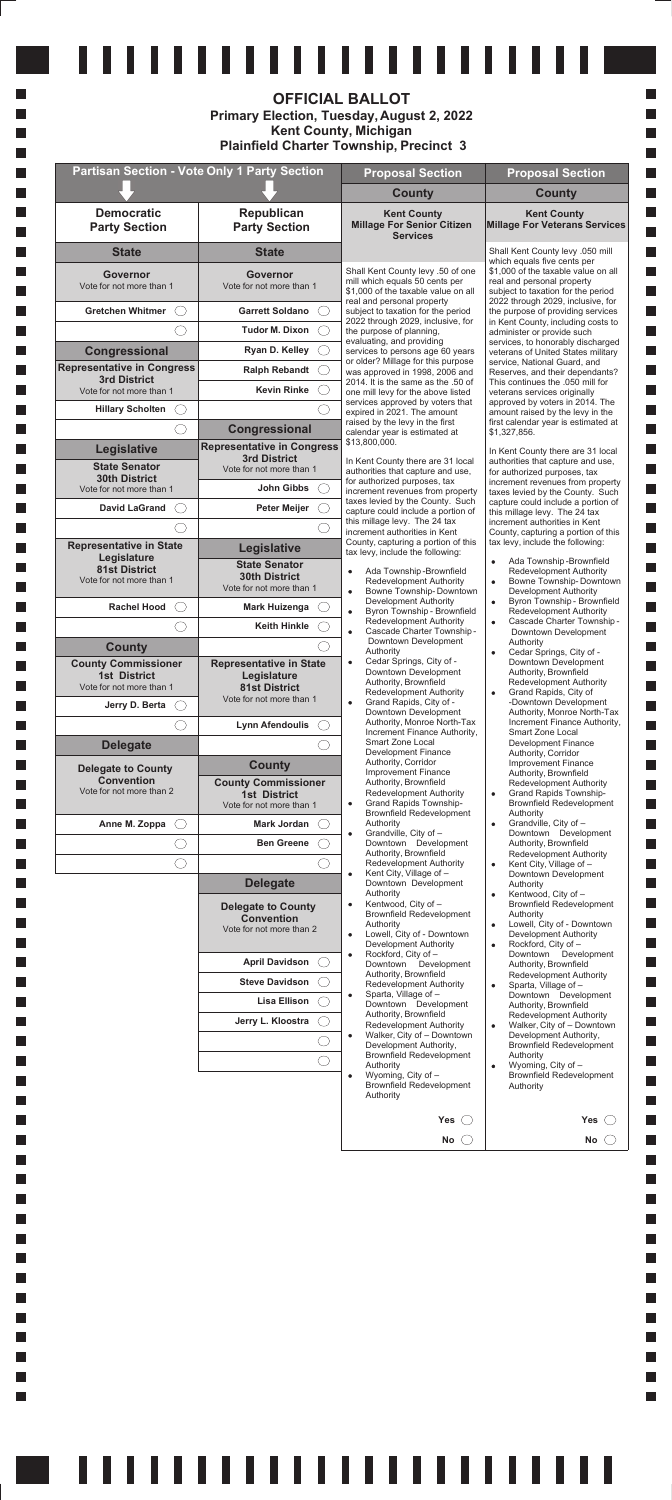|                                                                               | .                                                                                                 | .<br><b>OFFICIAL BALLOT</b><br>Primary Election, Tuesday, August 2, 2022<br><b>Kent County, Michigan</b><br><b>Plainfield Charter Township, Precinct 4</b>        |                                                                                                                                                                                          |
|-------------------------------------------------------------------------------|---------------------------------------------------------------------------------------------------|-------------------------------------------------------------------------------------------------------------------------------------------------------------------|------------------------------------------------------------------------------------------------------------------------------------------------------------------------------------------|
|                                                                               | <b>Partisan Section - Vote Only 1 Party Section</b>                                               | <b>Proposal Section</b>                                                                                                                                           | <b>Proposal Section</b>                                                                                                                                                                  |
|                                                                               |                                                                                                   | <b>County</b>                                                                                                                                                     | <b>County</b>                                                                                                                                                                            |
| <b>Democratic</b><br><b>Party Section</b>                                     | Republican<br><b>Party Section</b>                                                                | <b>Kent County</b><br><b>Millage For Senior Citizen</b><br><b>Services</b>                                                                                        | <b>Kent County</b><br><b>Millage For Veterans Services</b>                                                                                                                               |
| <b>State</b>                                                                  | <b>State</b>                                                                                      |                                                                                                                                                                   | Shall Kent County levy .050 mill                                                                                                                                                         |
| <b>Governor</b><br>Vote for not more than 1                                   | <b>Governor</b><br>Vote for not more than 1                                                       | Shall Kent County levy .50 of one<br>mill which equals 50 cents per<br>\$1,000 of the taxable value on all                                                        | which equals five cents per<br>\$1,000 of the taxable value on all<br>real and personal property<br>subject to taxation for the period                                                   |
| <b>Gretchen Whitmer</b>                                                       | <b>Tudor M. Dixon</b>                                                                             | real and personal property<br>subject to taxation for the period                                                                                                  | 2022 through 2029, inclusive, for<br>the purpose of providing services                                                                                                                   |
|                                                                               | Ryan D. Kelley                                                                                    | 2022 through 2029, inclusive, for<br>the purpose of planning.                                                                                                     | in Kent County, including costs to<br>administer or provide such                                                                                                                         |
| Congressional                                                                 | <b>Ralph Rebandt</b>                                                                              | evaluating, and providing<br>services to persons age 60 years                                                                                                     | services, to honorably discharged<br>veterans of United States military                                                                                                                  |
| <b>Representative in Congress</b>                                             | <b>Kevin Rinke</b>                                                                                | or older? Millage for this purpose<br>was approved in 1998, 2006 and                                                                                              | service, National Guard, and<br>Reserves, and their dependants?                                                                                                                          |
| <b>3rd District</b><br>Vote for not more than 1                               | <b>Garrett Soldano</b>                                                                            | 2014. It is the same as the .50 of<br>one mill levy for the above listed                                                                                          | This continues the .050 mill for<br>veterans services originally                                                                                                                         |
| <b>Hillary Scholten</b>                                                       |                                                                                                   | services approved by voters that<br>expired in 2021. The amount                                                                                                   | approved by voters in 2014. The<br>amount raised by the levy in the                                                                                                                      |
|                                                                               | <b>Congressional</b>                                                                              | raised by the levy in the first<br>calendar year is estimated at                                                                                                  | first calendar year is estimated at<br>\$1,327,856.                                                                                                                                      |
| <b>Legislative</b>                                                            | <b>Representative in Congress</b>                                                                 | \$13,800,000.                                                                                                                                                     | In Kent County there are 31 local                                                                                                                                                        |
| <b>State Senator</b><br><b>30th District</b><br>Vote for not more than 1      | <b>3rd District</b><br>Vote for not more than 1<br><b>Peter Meijer</b>                            | In Kent County there are 31 local<br>authorities that capture and use,<br>for authorized purposes, tax                                                            | authorities that capture and use,<br>for authorized purposes, tax<br>increment revenues from property                                                                                    |
| <b>David LaGrand</b>                                                          | <b>John Gibbs</b>                                                                                 | increment revenues from property<br>taxes levied by the County. Such                                                                                              | taxes levied by the County. Such<br>capture could include a portion of                                                                                                                   |
|                                                                               |                                                                                                   | capture could include a portion of<br>this millage levy. The 24 tax                                                                                               | this millage levy. The 24 tax<br>increment authorities in Kent                                                                                                                           |
| Representative in State                                                       | Legislative                                                                                       | increment authorities in Kent<br>County, capturing a portion of this                                                                                              | County, capturing a portion of this<br>tax levy, include the following:                                                                                                                  |
| Legislature<br><b>81st District</b><br>Vote for not more than 1               | <b>State Senator</b><br><b>30th District</b><br>Vote for not more than 1                          | tax levy, include the following:<br>Ada Township-Brownfield<br><b>Redevelopment Authority</b><br>Bowne Township-Downtown<br>$\bullet$                             | Ada Township-Brownfield<br>$\bullet$<br><b>Redevelopment Authority</b><br>Bowne Township-Downtown<br>$\bullet$<br>Development Authority                                                  |
| <b>Rachel Hood</b>                                                            | <b>Keith Hinkle</b>                                                                               | <b>Development Authority</b><br>Byron Township - Brownfield<br>$\bullet$                                                                                          | Byron Township - Brownfield<br>$\bullet$<br>Redevelopment Authority                                                                                                                      |
|                                                                               | <b>Mark Huizenga</b>                                                                              | <b>Redevelopment Authority</b><br>Cascade Charter Township -<br>$\bullet$                                                                                         | Cascade Charter Township -<br>$\bullet$<br>Downtown Development                                                                                                                          |
| <b>County</b>                                                                 |                                                                                                   | Downtown Development<br>Authority                                                                                                                                 | Authority<br>Cedar Springs, City of -<br>$\bullet$                                                                                                                                       |
| <b>County Commissioner</b><br><b>1st District</b><br>Vote for not more than 1 | <b>Representative in State</b><br>Legislature<br><b>81st District</b><br>Vote for not more than 1 | Cedar Springs, City of -<br>$\bullet$<br>Downtown Development<br>Authority, Brownfield<br>Redevelopment Authority                                                 | Downtown Development<br>Authority, Brownfield<br>Redevelopment Authority<br>Grand Rapids, City of<br>$\bullet$                                                                           |
| Jerry D. Berta                                                                |                                                                                                   | Grand Rapids, City of -<br>$\bullet$<br>Downtown Development                                                                                                      | -Downtown Development<br>Authority, Monroe North-Tax                                                                                                                                     |
|                                                                               | <b>Lynn Afendoulis</b>                                                                            | Authority, Monroe North-Tax<br>Increment Finance Authority,                                                                                                       | Increment Finance Authority,<br>Smart Zone Local                                                                                                                                         |
| <b>Delegate</b><br><b>Delegate to County</b>                                  | <b>County</b>                                                                                     | Smart Zone Local<br><b>Development Finance</b><br>Authority, Corridor<br><b>Improvement Finance</b>                                                               | Development Finance<br>Authority, Corridor<br>Improvement Finance<br>Authority, Brownfield                                                                                               |
| <b>Convention</b><br>Vote for not more than 2                                 | <b>County Commissioner</b><br><b>1st District</b><br>Vote for not more than 1                     | Authority, Brownfield<br>Redevelopment Authority<br><b>Grand Rapids Township-</b><br>$\bullet$<br><b>Brownfield Redevelopment</b>                                 | <b>Redevelopment Authority</b><br>Grand Rapids Township-<br>$\bullet$<br>Brownfield Redevelopment<br>Authority                                                                           |
| <b>Dorothy Ilene Vance</b>                                                    | <b>Ben Greene</b>                                                                                 | Authority<br>Grandville, City of -<br>$\bullet$                                                                                                                   | Grandville, City of -<br>$\bullet$<br>Downtown Development                                                                                                                               |
|                                                                               | Mark Jordan                                                                                       | Downtown Development<br>Authority, Brownfield                                                                                                                     | Authority, Brownfield<br><b>Redevelopment Authority</b>                                                                                                                                  |
|                                                                               | <b>Delegate</b>                                                                                   | Redevelopment Authority<br>Kent City, Village of -<br>$\bullet$<br>Downtown Development                                                                           | Kent City, Village of -<br>$\bullet$<br>Downtown Development<br>Authority                                                                                                                |
|                                                                               | <b>Delegate to County</b><br><b>Convention</b><br>Vote for not more than 2                        | Authority<br>Kentwood, City of -<br>$\bullet$<br><b>Brownfield Redevelopment</b><br>Authority<br>Lowell, City of - Downtown<br>$\bullet$<br>Development Authority | Kentwood, City of -<br>$\bullet$<br><b>Brownfield Redevelopment</b><br>Authority<br>Lowell, City of - Downtown<br>$\bullet$<br>Development Authority<br>Rockford, City of -<br>$\bullet$ |
|                                                                               | Frederick A.<br>$($ )<br><b>Baumberger</b>                                                        | Rockford, City of -<br>$\bullet$<br>Downtown Development<br>Authority, Brownfield                                                                                 | Development<br>Downtown<br>Authority, Brownfield<br>Redevelopment Authority                                                                                                              |

m.

H

L.

H

L.

H

H

m. H

H

H

m. H

H

H

m.

H

H

H

m.

H m.

H

m.

H

m. H

m. H

m.

H

m.

H

m.

H

m.

H

H

H

H

L.

L.

L

L.

m. L.

 $\mathcal{L}_{\mathcal{A}}$ 

L.

L.

L.

L.

L.

L.

L.

L. L.

L.

L.

L.

L. L.

I.

L.

L.

L. L.

L.

a ser

 $\Box$ 

 $\Box$ 

 $\Box$ 

 $\Box$ 

 $\Box$ 

 $\Box$ 

 $\Box$ 

 $\Box$ 

 $\Box$ 

 $\Box$ 

 $\Box$  $\Box$ 

 $\mathbb{R}^n$ 

 $\mathbb{R}^n$ 

 $\mathcal{L}_{\mathcal{A}}$ 

 $\Box$ 

 $\mathcal{L}_{\mathcal{A}}$ 

 $\Box$ 

 $\Box$ 

 $\Box$  $\Box$ 

 $\Box$ 

 $\mathcal{L}_{\mathcal{A}}$ 

 $\Box$ 

 $\mathbb{R}^n$  $\mathbb{R}^n$ 

П  $\overline{\phantom{a}}$ 

 $\Box$ 

 $\Box$ 

 $\Box$ 

П

k.

 $\Box$ 

 $\mathcal{L}_{\mathcal{A}}$ 

 $\Box$ 

 $\mathcal{L}_{\mathcal{A}}$ 

 $\Box$ 

 $\Box$ 

 $\Box$ 

 $\mathcal{L}_{\mathcal{A}}$  $\Box$ 

 $\Box$ 

 $\Box$ 

 $\Box$ 

 $\mathbb{R}^n$ 

 $\mathcal{L}_{\mathcal{A}}$ **Tale** 

 $\Box$ 

 $\Box$ 

 $\Box$ 

 $\Box$ 

 $\Box$ 

П

 $\Box$ 

 $\Box$  $\mathbb{R}^n$ 

П

 $\Box$ 

 $\Box$ 

 $\Box$ П

 $\Box$ 

 $\Box$ 

 $\mathbb{R}^n$ 

П П

| Angela Bush<br><b>Gabriel Bush</b><br><b>Ben Greene</b> | Regevelopment Authority<br>Sparta, Village of -<br>Downtown Development<br>Authority, Brownfield<br>Redevelopment Authority<br>Walker, City of - Downtown<br>٠<br>Development Authority,<br><b>Brownfield Redevelopment</b><br>Authority<br>Wyoming, City of -<br>Brownfield Redevelopment<br>Authority | Sparta, village of -<br>Downtown Development<br>Authority, Brownfield<br><b>Redevelopment Authority</b><br>Walker, City of - Downtown<br>٠<br>Development Authority,<br><b>Brownfield Redevelopment</b><br>Authority<br>Wyoming, City of -<br>٠<br><b>Brownfield Redevelopment</b><br>Authority |
|---------------------------------------------------------|---------------------------------------------------------------------------------------------------------------------------------------------------------------------------------------------------------------------------------------------------------------------------------------------------------|-------------------------------------------------------------------------------------------------------------------------------------------------------------------------------------------------------------------------------------------------------------------------------------------------|
| Linda Kirk                                              | Yes                                                                                                                                                                                                                                                                                                     | Yes                                                                                                                                                                                                                                                                                             |
|                                                         | <b>No</b>                                                                                                                                                                                                                                                                                               | No                                                                                                                                                                                                                                                                                              |
|                                                         |                                                                                                                                                                                                                                                                                                         |                                                                                                                                                                                                                                                                                                 |
|                                                         |                                                                                                                                                                                                                                                                                                         |                                                                                                                                                                                                                                                                                                 |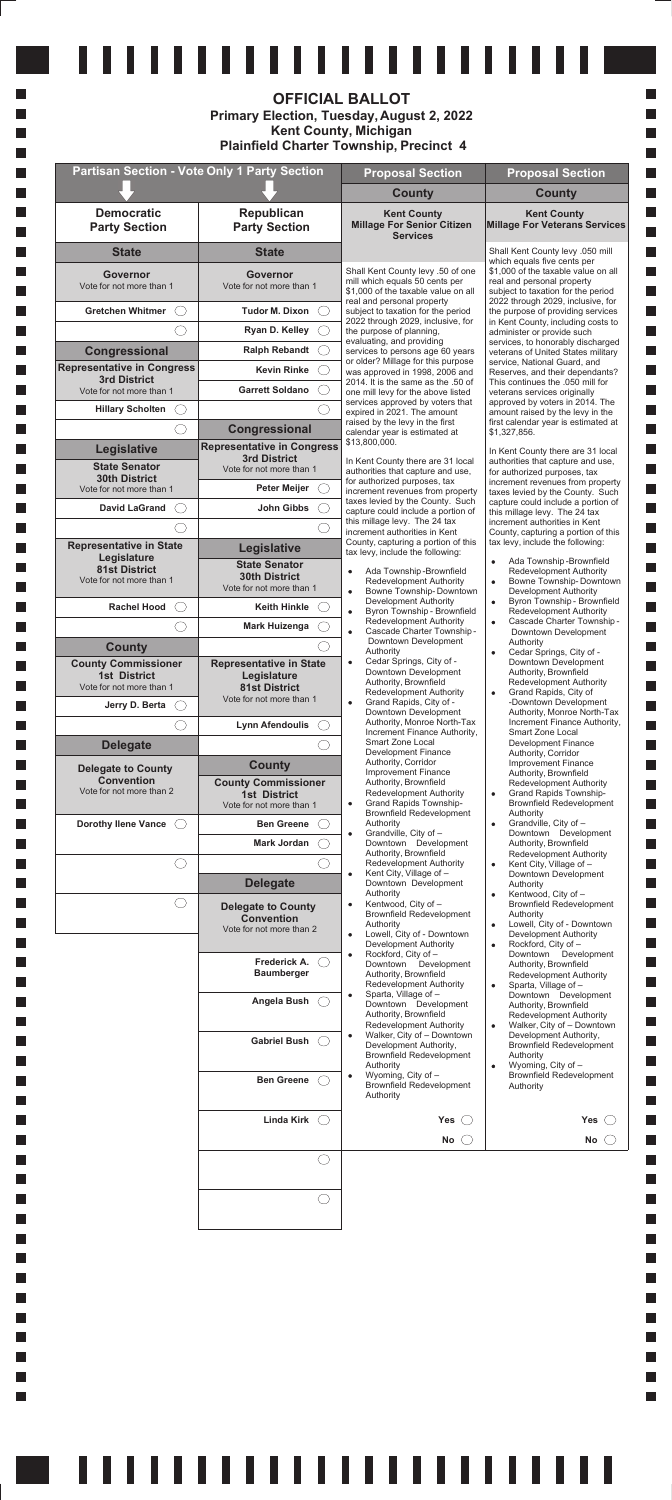| <b>Michael Melcher</b> | Sparta, Village of -<br>٠<br>Downtown Development<br>Authority, Brownfield<br>Redevelopment Authority<br>Walker, City of - Downtown<br>٠<br>Development Authority,<br><b>Brownfield Redevelopment</b><br>Authority<br>Wyoming, City of -<br>٠<br><b>Brownfield Redevelopment</b><br>Authority | Downtown Development<br>Authority, Brownfield<br>Redevelopment Authority<br>Walker, City of - Downtown<br>٠<br>Development Authority,<br><b>Brownfield Redevelopment</b><br>Authority<br>Wyoming, City of -<br>۰<br><b>Brownfield Redevelopment</b><br>Authority |  |
|------------------------|-----------------------------------------------------------------------------------------------------------------------------------------------------------------------------------------------------------------------------------------------------------------------------------------------|------------------------------------------------------------------------------------------------------------------------------------------------------------------------------------------------------------------------------------------------------------------|--|
|                        | Yes                                                                                                                                                                                                                                                                                           | Yes(                                                                                                                                                                                                                                                             |  |
|                        | <b>No</b>                                                                                                                                                                                                                                                                                     | No                                                                                                                                                                                                                                                               |  |

# <u>111111111111111111111111</u>

|                                                                               | .<br><b>Partisan Section - Vote Only 1 Party Section</b>                                          | <b>OFFICIAL BALLOT</b><br>Primary Election, Tuesday, August 2, 2022<br><b>Kent County, Michigan</b><br><b>Plainfield Charter Township, Precinct 5</b> |                                                                                                                                                                             |
|-------------------------------------------------------------------------------|---------------------------------------------------------------------------------------------------|-------------------------------------------------------------------------------------------------------------------------------------------------------|-----------------------------------------------------------------------------------------------------------------------------------------------------------------------------|
|                                                                               |                                                                                                   | <b>Proposal Section</b>                                                                                                                               | <b>Proposal Section</b>                                                                                                                                                     |
|                                                                               |                                                                                                   | <b>County</b>                                                                                                                                         | <b>County</b>                                                                                                                                                               |
| <b>Democratic</b><br><b>Party Section</b>                                     | Republican<br><b>Party Section</b>                                                                | <b>Kent County</b><br><b>Millage For Senior Citizen</b><br><b>Services</b>                                                                            | <b>Kent County</b><br><b>Millage For Veterans Services</b>                                                                                                                  |
| <b>State</b>                                                                  | <b>State</b>                                                                                      |                                                                                                                                                       | Shall Kent County levy .050 mill                                                                                                                                            |
| <b>Governor</b><br>Vote for not more than 1                                   | <b>Governor</b><br>Vote for not more than 1                                                       | Shall Kent County levy .50 of one<br>mill which equals 50 cents per<br>\$1,000 of the taxable value on all<br>real and personal property              | which equals five cents per<br>\$1,000 of the taxable value on all<br>real and personal property<br>subject to taxation for the period<br>2022 through 2029, inclusive, for |
| <b>Gretchen Whitmer</b>                                                       | Ryan D. Kelley                                                                                    | subject to taxation for the period                                                                                                                    | the purpose of providing services                                                                                                                                           |
|                                                                               | <b>Ralph Rebandt</b>                                                                              | 2022 through 2029, inclusive, for<br>the purpose of planning.                                                                                         | in Kent County, including costs to<br>administer or provide such                                                                                                            |
| Congressional                                                                 | <b>Kevin Rinke</b>                                                                                | evaluating, and providing<br>services to persons age 60 years                                                                                         | services, to honorably discharged<br>veterans of United States military                                                                                                     |
| <b>Representative in Congress</b>                                             | <b>Garrett Soldano</b>                                                                            | or older? Millage for this purpose<br>was approved in 1998, 2006 and                                                                                  | service, National Guard, and<br>Reserves, and their dependants?                                                                                                             |
| <b>3rd District</b><br>Vote for not more than 1                               | <b>Tudor M. Dixon</b>                                                                             | 2014. It is the same as the .50 of<br>one mill levy for the above listed                                                                              | This continues the .050 mill for<br>veterans services originally                                                                                                            |
| <b>Hillary Scholten</b>                                                       |                                                                                                   | services approved by voters that<br>expired in 2021. The amount                                                                                       | approved by voters in 2014. The<br>amount raised by the levy in the                                                                                                         |
|                                                                               | <b>Congressional</b>                                                                              | raised by the levy in the first<br>calendar year is estimated at                                                                                      | first calendar year is estimated at<br>\$1,327,856.                                                                                                                         |
| <b>Legislative</b>                                                            | <b>Representative in Congress</b>                                                                 | \$13,800,000.                                                                                                                                         | In Kent County there are 31 local                                                                                                                                           |
| <b>State Senator</b><br><b>30th District</b><br>Vote for not more than 1      | <b>3rd District</b><br>Vote for not more than 1<br><b>John Gibbs</b>                              | In Kent County there are 31 local<br>authorities that capture and use,<br>for authorized purposes, tax                                                | authorities that capture and use,<br>for authorized purposes, tax<br>increment revenues from property                                                                       |
| <b>David LaGrand</b>                                                          | <b>Peter Meijer</b>                                                                               | increment revenues from property<br>taxes levied by the County. Such                                                                                  | taxes levied by the County. Such<br>capture could include a portion of                                                                                                      |
|                                                                               |                                                                                                   | capture could include a portion of<br>this millage levy. The 24 tax                                                                                   | this millage levy. The 24 tax<br>increment authorities in Kent                                                                                                              |
| <b>Representative in State</b><br>Legislature                                 | Legislative                                                                                       | increment authorities in Kent<br>County, capturing a portion of this<br>tax levy, include the following:                                              | County, capturing a portion of this<br>tax levy, include the following:                                                                                                     |
| <b>81st District</b><br>Vote for not more than 1                              | <b>State Senator</b><br><b>30th District</b><br>Vote for not more than 1                          | Ada Township-Brownfield<br>$\bullet$<br>Redevelopment Authority<br>Bowne Township-Downtown<br>$\bullet$                                               | Ada Township-Brownfield<br>$\bullet$<br><b>Redevelopment Authority</b><br>Bowne Township-Downtown<br>$\bullet$<br>Development Authority                                     |
| <b>Rachel Hood</b><br>$($ )                                                   | Mark Huizenga                                                                                     | Development Authority<br>Byron Township - Brownfield<br>$\bullet$                                                                                     | Byron Township - Brownfield<br>$\bullet$<br>Redevelopment Authority                                                                                                         |
|                                                                               | Keith Hinkle                                                                                      | <b>Redevelopment Authority</b><br>Cascade Charter Township -<br>$\bullet$                                                                             | Cascade Charter Township -<br>$\bullet$<br>Downtown Development                                                                                                             |
| <b>County</b>                                                                 |                                                                                                   | Downtown Development<br>Authority                                                                                                                     | Authority<br>Cedar Springs, City of -<br>$\bullet$                                                                                                                          |
| <b>County Commissioner</b><br><b>1st District</b><br>Vote for not more than 1 | <b>Representative in State</b><br>Legislature<br><b>81st District</b><br>Vote for not more than 1 | Cedar Springs, City of -<br>$\bullet$<br>Downtown Development<br>Authority, Brownfield<br>Redevelopment Authority                                     | Downtown Development<br>Authority, Brownfield<br>Redevelopment Authority<br>Grand Rapids, City of<br>$\bullet$                                                              |
| Jerry D. Berta<br>$( \ \ )$                                                   |                                                                                                   | Grand Rapids, City of -<br>$\bullet$<br>Downtown Development                                                                                          | -Downtown Development<br>Authority, Monroe North-Tax                                                                                                                        |
|                                                                               | <b>Lynn Afendoulis</b>                                                                            | Authority, Monroe North-Tax<br>Increment Finance Authority,                                                                                           | Increment Finance Authority,<br>Smart Zone Local                                                                                                                            |
| <b>Delegate</b>                                                               |                                                                                                   | Smart Zone Local<br>Development Finance                                                                                                               | <b>Development Finance</b><br>Authority, Corridor                                                                                                                           |
| <b>Delegate to County</b>                                                     | <b>County</b>                                                                                     | Authority, Corridor<br><b>Improvement Finance</b>                                                                                                     | <b>Improvement Finance</b><br>Authority, Brownfield                                                                                                                         |
| <b>Convention</b><br>Vote for not more than 2                                 | <b>County Commissioner</b><br><b>1st District</b>                                                 | Authority, Brownfield<br>Redevelopment Authority                                                                                                      | <b>Redevelopment Authority</b><br>Grand Rapids Township-<br>$\bullet$                                                                                                       |
|                                                                               | Vote for not more than 1                                                                          | Grand Rapids Township-<br>$\bullet$<br><b>Brownfield Redevelopment</b>                                                                                | <b>Brownfield Redevelopment</b><br>Authority                                                                                                                                |
| О.                                                                            | Mark Jordan                                                                                       | Authority<br>Grandville, City of -<br>$\bullet$                                                                                                       | Grandville, City of -<br>$\bullet$<br>Downtown Development                                                                                                                  |
| 0                                                                             | <b>Ben Greene</b>                                                                                 | Downtown Development<br>Authority, Brownfield                                                                                                         | Authority, Brownfield<br><b>Redevelopment Authority</b>                                                                                                                     |
|                                                                               |                                                                                                   | Redevelopment Authority<br>Kent City, Village of -<br>$\bullet$                                                                                       | Kent City, Village of -<br>$\bullet$<br>Downtown Development                                                                                                                |
|                                                                               | <b>Delegate</b><br><b>Delegate to County</b>                                                      | Downtown Development<br>Authority<br>Kentwood, City of -<br>$\bullet$                                                                                 | Authority<br>Kentwood, City of -<br>$\bullet$<br><b>Brownfield Redevelopment</b>                                                                                            |
|                                                                               | <b>Convention</b>                                                                                 | <b>Brownfield Redevelopment</b><br>Authority                                                                                                          | Authority<br>Lowell, City of - Downtown<br>$\bullet$                                                                                                                        |
|                                                                               | Vote for not more than 2                                                                          | Lowell, City of - Downtown<br>$\bullet$<br>Development Authority                                                                                      | Development Authority<br>Rockford, City of -<br>$\bullet$                                                                                                                   |
|                                                                               | <b>Mark Jordan</b>                                                                                | Rockford, City of -<br>$\bullet$<br>Downtown Development                                                                                              | Downtown Development<br>Authority, Brownfield                                                                                                                               |
|                                                                               | Sue Jordan                                                                                        | Authority, Brownfield<br>Redevelopment Authority                                                                                                      | <b>Redevelopment Authority</b><br>Sparta, Village of -<br>$\bullet$                                                                                                         |

 $\mathcal{L}_{\mathcal{A}}$ 

m.  $\mathcal{L}_{\mathcal{A}}$ 

 $\overline{\phantom{a}}$ 

H

 $\overline{\phantom{a}}$ 

T.

 $\mathcal{L}_{\mathcal{A}}$ 

T.

 $\mathcal{L}_{\mathcal{A}}$ 

T.

 $\mathcal{L}_{\mathcal{A}}$ 

T.

 $\mathcal{L}_{\mathcal{A}}$ 

T.

 $\mathcal{L}_{\mathcal{A}}$ 

T.

 $\mathcal{L}_{\mathcal{A}}$ 

T.

 $\mathcal{L}_{\mathcal{A}}$ 

T.

 $\mathcal{L}_{\mathcal{A}}$ 

T.

 $\overline{\phantom{a}}$ 

T.

 $\mathcal{L}_{\mathcal{A}}$ 

T.

 $\overline{\phantom{a}}$ 

T.

 $\mathcal{L}_{\mathcal{A}}$ 

m.

 $\overline{\phantom{a}}$ 

m.

 $\mathcal{L}_{\mathcal{A}}$ 

m.

 $\overline{\phantom{a}}$ 

m.

 $\mathcal{L}_{\mathcal{A}}$ 

m.

 $\overline{\phantom{a}}$ 

H

H

H H

 $\mathcal{L}_{\mathcal{A}}$ L.

 $\mathcal{L}_{\mathcal{A}}$ 

L.

L.

L.

L.

L.

L.

L.

L. L.

L.

I.

L.

I. I.

m.

L.

I.

L.

L.

L.

 $\Box$ 

 $\Box$ 

 $\Box$ 

 $\Box$ 

 $\Box$ 

 $\Box$ 

 $\Box$ 

 $\Box$ 

 $\Box$ 

 $\Box$ 

 $\Box$ 

 $\Box$ 

 $\Box$ 

 $\Box$ 

 $\Box$ 

 $\Box$ 

 $\Box$ 

 $\Box$ 

 $\Box$ 

 $\Box$ 

 $\Box$ 

 $\Box$ 

 $\Box$ 

 $\Box$ 

 $\Box$ 

 $\Box$ 

 $\Box$ 

 $\Box$ 

 $\Box$ 

 $\Box$ 

 $\Box$ 

 $\Box$ 

 $\Box$ 

 $\Box$ 

 $\Box$ 

 $\Box$ 

 $\Box$ 

 $\Box$ 

 $\Box$ 

 $\Box$ 

 $\Box$  $\Box$ 

 $\Box$ 

 $\Box$  $\Box$ 

 $\mathbb{R}^n$ 

 $\Box$ **The State** 

**Contract** 

 $\Box$ 

 $\Box$ 

П

П

 $\Box$ 

П

П П

П

 $\Box$ 

 $\Box$ 

 $\Box$ 

П  $\Box$ 

П

П

П

П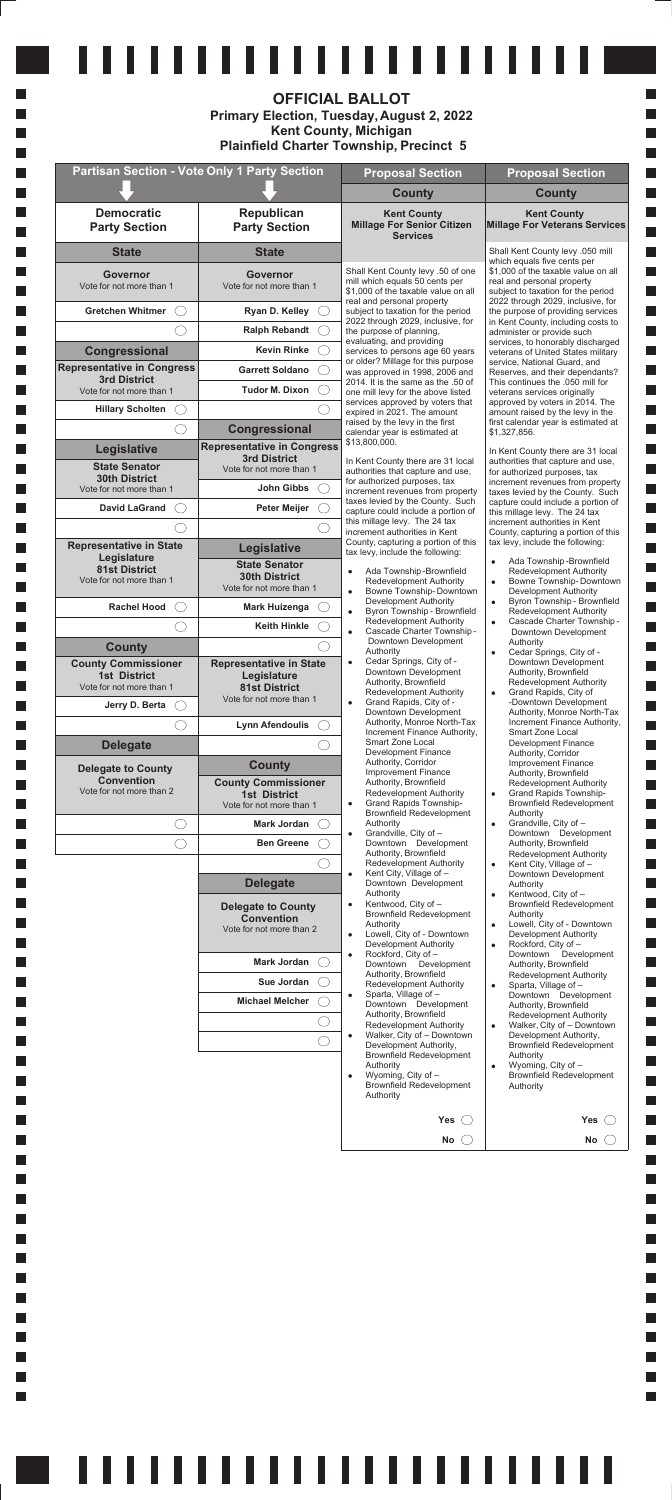|                                                  |                                                                            | <b>OFFICIAL BALLOT</b><br><b>Primary Election, Tuesday, August 2, 2022</b><br><b>Kent County, Michigan</b><br><b>Plainfield Charter Township, Precinct 6</b>          |                                                                                                                                                                    |
|--------------------------------------------------|----------------------------------------------------------------------------|-----------------------------------------------------------------------------------------------------------------------------------------------------------------------|--------------------------------------------------------------------------------------------------------------------------------------------------------------------|
|                                                  | <b>Partisan Section - Vote Only 1 Party Section</b>                        | <b>Proposal Section</b>                                                                                                                                               | <b>Proposal Section</b>                                                                                                                                            |
|                                                  |                                                                            | <b>County</b>                                                                                                                                                         | <b>County</b>                                                                                                                                                      |
| <b>Democratic</b><br><b>Party Section</b>        | Republican<br><b>Party Section</b>                                         | <b>Kent County</b><br><b>Millage For Senior Citizen</b><br><b>Services</b>                                                                                            | <b>Kent County</b><br><b>Millage For Veterans Services</b>                                                                                                         |
| <b>State</b>                                     | <b>State</b>                                                               |                                                                                                                                                                       | Shall Kent County levy .050 mill<br>which equals five cents per                                                                                                    |
| <b>Governor</b><br>Vote for not more than 1      | <b>Governor</b><br>Vote for not more than 1                                | Shall Kent County levy .50 of one<br>mill which equals 50 cents per<br>\$1,000 of the taxable value on all                                                            | \$1,000 of the taxable value on all<br>real and personal property<br>subject to taxation for the period                                                            |
| <b>Gretchen Whitmer</b>                          | <b>Ralph Rebandt</b>                                                       | real and personal property<br>subject to taxation for the period                                                                                                      | 2022 through 2029, inclusive, for<br>the purpose of providing services                                                                                             |
|                                                  | <b>Kevin Rinke</b>                                                         | 2022 through 2029, inclusive, for<br>the purpose of planning.                                                                                                         | in Kent County, including costs to<br>administer or provide such                                                                                                   |
| Congressional                                    | <b>Garrett Soldano</b>                                                     | evaluating, and providing<br>services to persons age 60 years                                                                                                         | services, to honorably discharged<br>veterans of United States military                                                                                            |
| <b>Representative in Congress</b>                | <b>Tudor M. Dixon</b>                                                      | or older? Millage for this purpose<br>was approved in 1998, 2006 and                                                                                                  | service, National Guard, and<br>Reserves, and their dependants?                                                                                                    |
| <b>3rd District</b><br>Vote for not more than 1  | Ryan D. Kelley                                                             | 2014. It is the same as the .50 of<br>one mill levy for the above listed                                                                                              | This continues the .050 mill for<br>veterans services originally                                                                                                   |
| <b>Hillary Scholten</b>                          |                                                                            | services approved by voters that<br>expired in 2021. The amount                                                                                                       | approved by voters in 2014. The<br>amount raised by the levy in the                                                                                                |
|                                                  | <b>Congressional</b>                                                       | raised by the levy in the first<br>calendar year is estimated at                                                                                                      | first calendar year is estimated at<br>\$1,327,856.                                                                                                                |
| Legislative                                      | <b>Representative in Congress</b><br><b>3rd District</b>                   | \$13,800,000.                                                                                                                                                         | In Kent County there are 31 local                                                                                                                                  |
| <b>State Senator</b><br><b>30th District</b>     | Vote for not more than 1                                                   | In Kent County there are 31 local<br>authorities that capture and use,                                                                                                | authorities that capture and use,<br>for authorized purposes, tax                                                                                                  |
| Vote for not more than 1                         | <b>Peter Meijer</b>                                                        | for authorized purposes, tax<br>increment revenues from property                                                                                                      | increment revenues from property<br>taxes levied by the County. Such                                                                                               |
| <b>David LaGrand</b>                             | John Gibbs                                                                 | taxes levied by the County. Such<br>capture could include a portion of                                                                                                | capture could include a portion of<br>this millage levy. The 24 tax                                                                                                |
|                                                  |                                                                            | this millage levy. The 24 tax<br>increment authorities in Kent                                                                                                        | increment authorities in Kent<br>County, capturing a portion of this                                                                                               |
| <b>Representative in State</b><br>Legislature    | Legislative                                                                | County, capturing a portion of this<br>tax levy, include the following:                                                                                               | tax levy, include the following:                                                                                                                                   |
| 90th District<br>Vote for not more than 1        | <b>State Senator</b><br><b>30th District</b><br>Vote for not more than 1   | Ada Township-Brownfield<br>$\bullet$<br><b>Redevelopment Authority</b><br>Bowne Township-Downtown<br>$\bullet$                                                        | Ada Township-Brownfield<br>$\bullet$<br><b>Redevelopment Authority</b><br>Bowne Township-Downtown<br>$\bullet$<br>Development Authority                            |
| <b>Meagan Hintz</b>                              | <b>Keith Hinkle</b>                                                        | <b>Development Authority</b><br>Byron Township - Brownfield<br>$\bullet$                                                                                              | Byron Township - Brownfield<br>$\bullet$<br>Redevelopment Authority                                                                                                |
|                                                  | <b>Mark Huizenga</b>                                                       | <b>Redevelopment Authority</b><br>Cascade Charter Township -<br>$\bullet$                                                                                             | Cascade Charter Township-<br>$\bullet$<br>Downtown Development                                                                                                     |
| <b>County</b>                                    |                                                                            | Downtown Development<br>Authority                                                                                                                                     | Authority<br>Cedar Springs, City of -<br>٠                                                                                                                         |
| <b>County Commissioner</b>                       | <b>Representative in State</b>                                             | Cedar Springs, City of -<br>$\bullet$<br>Downtown Development                                                                                                         | Downtown Development<br>Authority, Brownfield                                                                                                                      |
| <b>11th District</b><br>Vote for not more than 1 | Legislature<br>90th District                                               | Authority, Brownfield<br>Redevelopment Authority                                                                                                                      | Redevelopment Authority<br>Grand Rapids, City of<br>$\bullet$                                                                                                      |
| John Considine                                   | Vote for not more than 1                                                   | Grand Rapids, City of -<br>$\bullet$<br>Downtown Development                                                                                                          | -Downtown Development<br>Authority, Monroe North-Tax                                                                                                               |
|                                                  | <b>Kathy Clark</b>                                                         | Authority, Monroe North-Tax<br>Increment Finance Authority,                                                                                                           | Increment Finance Authority,<br>Smart Zone Local                                                                                                                   |
| <b>Delegate</b>                                  | <b>Bryan Posthumus</b>                                                     | Smart Zone Local<br>Development Finance                                                                                                                               | Development Finance<br>Authority, Corridor                                                                                                                         |
| <b>Delegate to County</b>                        |                                                                            | Authority, Corridor<br>Improvement Finance                                                                                                                            | <b>Improvement Finance</b>                                                                                                                                         |
| <b>Convention</b><br>Vote for not more than 4    | <b>County</b>                                                              | Authority, Brownfield                                                                                                                                                 | Authority, Brownfield<br><b>Redevelopment Authority</b>                                                                                                            |
|                                                  | <b>County Commissioner</b>                                                 | Redevelopment Authority<br><b>Grand Rapids Township-</b><br>$\bullet$                                                                                                 | Grand Rapids Township-<br>$\bullet$<br><b>Brownfield Redevelopment</b>                                                                                             |
| . . )                                            | <b>11th District</b><br>Vote for not more than 1                           | <b>Brownfield Redevelopment</b><br>Authority                                                                                                                          | Authority<br>Grandville, City of -<br>$\bullet$                                                                                                                    |
| .                                                | <b>Lindsey Thiel</b>                                                       | Grandville, City of -<br>$\bullet$<br>Downtown Development                                                                                                            | Downtown Development<br>Authority, Brownfield                                                                                                                      |
| U)                                               | A.J. Hoff                                                                  | Authority, Brownfield<br>Redevelopment Authority                                                                                                                      | Redevelopment Authority<br>Kent City, Village of -<br>$\bullet$                                                                                                    |
| U)                                               |                                                                            | Kent City, Village of -<br>$\bullet$<br>Downtown Development                                                                                                          | Downtown Development<br>Authority                                                                                                                                  |
|                                                  | <b>Delegate</b>                                                            | Authority<br>Kentwood, City of -<br>$\bullet$                                                                                                                         | Kentwood, City of -<br>$\bullet$<br>Brownfield Redevelopment                                                                                                       |
|                                                  | <b>Delegate to County</b><br><b>Convention</b><br>Vote for not more than 4 | Brownfield Redevelopment<br>Authority<br>Lowell, City of - Downtown<br>$\bullet$<br>Development Authority<br>Rockford, City of -<br>$\bullet$<br>Downtown Development | Authority<br>Lowell, City of - Downtown<br>$\bullet$<br>Development Authority<br>Rockford, City of -<br>$\bullet$<br>Downtown Development<br>Authority, Brownfield |
|                                                  | Anna Kamp                                                                  | Authority, Brownfield<br>Redevelopment Authority                                                                                                                      | <b>Redevelopment Authority</b><br>Sparta, Village of -                                                                                                             |

 $\mathcal{L}_{\mathcal{A}}$ 

 $\mathcal{L}_{\mathcal{A}}$ 

m.  $\mathcal{L}_{\mathcal{A}}$ 

H

 $\mathcal{L}_{\mathcal{A}}$ 

H  $\mathcal{L}_{\mathcal{A}}$ 

 $\overline{\phantom{a}}$ 

 $\mathcal{L}_{\mathcal{A}}$ 

H  $\mathcal{L}_{\mathcal{A}}$ 

 $\overline{\phantom{a}}$ 

 $\mathcal{L}_{\mathcal{A}}$ 

H

 $\mathcal{L}_{\mathcal{A}}$ 

 $\overline{\phantom{a}}$ 

 $\mathcal{L}_{\mathcal{A}}$ 

H  $\mathcal{L}_{\mathcal{A}}$ 

 $\overline{\phantom{a}}$ 

 $\mathcal{L}_{\mathcal{A}}$ 

 $\mathcal{L}_{\mathcal{A}}$ 

 $\mathcal{L}_{\mathcal{A}}$ 

m.

 $\mathcal{L}_{\mathcal{A}}$ 

 $\mathcal{L}_{\mathcal{A}}$ 

 $\mathcal{L}_{\mathcal{A}}$ 

m.  $\mathcal{L}_{\mathcal{A}}$ 

 $\mathcal{L}_{\mathcal{A}}$ 

 $\mathcal{L}_{\mathcal{A}}$ 

m.  $\mathcal{L}_{\mathcal{A}}$ 

 $\mathcal{L}_{\mathcal{A}}$ 

 $\mathcal{L}_{\mathcal{A}}$ 

m.  $\mathcal{L}_{\mathcal{A}}$ 

П  $\mathcal{L}_{\mathcal{A}}$ 

H

H

H H

 $\mathcal{L}_{\mathcal{A}}$ H

 $\overline{\phantom{a}}$ 

L.

L. L.

L.

L.

L.

L.

L. L.

L.

I. L.

L. L.

I. L.

L.

L. L.

L.

 $\mathcal{L}_{\mathcal{A}}$ 

 $\Box$ 

 $\Box$ 

 $\Box$  $\Box$ 

 $\Box$ 

 $\Box$ 

 $\Box$ 

 $\Box$ 

 $\Box$  $\Box$ 

 $\Box$ 

 $\Box$ 

 $\Box$ 

 $\Box$ 

 $\Box$ 

 $\Box$ 

 $\Box$  $\Box$ 

 $\Box$ 

 $\Box$ 

 $\Box$ 

 $\Box$ 

 $\Box$ 

 $\Box$ 

 $\Box$ 

 $\Box$ 

 $\Box$  $\Box$ 

 $\Box$ 

 $\Box$ 

 $\Box$  $\Box$ 

 $\Box$ 

 $\Box$ 

 $\Box$  $\Box$ 

 $\Box$  $\Box$ 

 $\Box$  $\Box$ 

 $\Box$ 

 $\Box$ 

 $\Box$  $\Box$ 

 $\Box$ 

 $\mathcal{L}_{\mathcal{A}}$ **Contract** 

a ka

**Contract Contract** 

П

П

 $\mathbb{R}^n$ 

 $\Box$ 

П

I.  $\Box$ 

**Contract**  $\Box$ 

**Contract**  $\Box$ 

**Contract**  $\Box$ 

 $\Box$ 

 $\Box$  $\Box$ 

| <b>Jared Kamp</b><br><b>Ted Vonk</b> | Sparta, Village of -<br>Downtown Development<br>Authority, Brownfield<br>Redevelopment Authority<br>Walker, City of - Downtown<br>٠<br>Development Authority,<br><b>Brownfield Redevelopment</b><br>Authority<br>Wyoming, City of -<br>٠<br><b>Brownfield Redevelopment</b><br>Authority | - <del>- - - - - - - - - - - - - - - - - -</del><br>Downtown Development<br>Authority, Brownfield<br><b>Redevelopment Authority</b><br>Walker, City of - Downtown<br>٠<br>Development Authority,<br><b>Brownfield Redevelopment</b><br>Authority<br>Wyoming, City of -<br>٠<br><b>Brownfield Redevelopment</b><br>Authority |
|--------------------------------------|------------------------------------------------------------------------------------------------------------------------------------------------------------------------------------------------------------------------------------------------------------------------------------------|-----------------------------------------------------------------------------------------------------------------------------------------------------------------------------------------------------------------------------------------------------------------------------------------------------------------------------|
|                                      | Yes(「                                                                                                                                                                                                                                                                                    | Yes (                                                                                                                                                                                                                                                                                                                       |
|                                      | No                                                                                                                                                                                                                                                                                       | No.                                                                                                                                                                                                                                                                                                                         |

###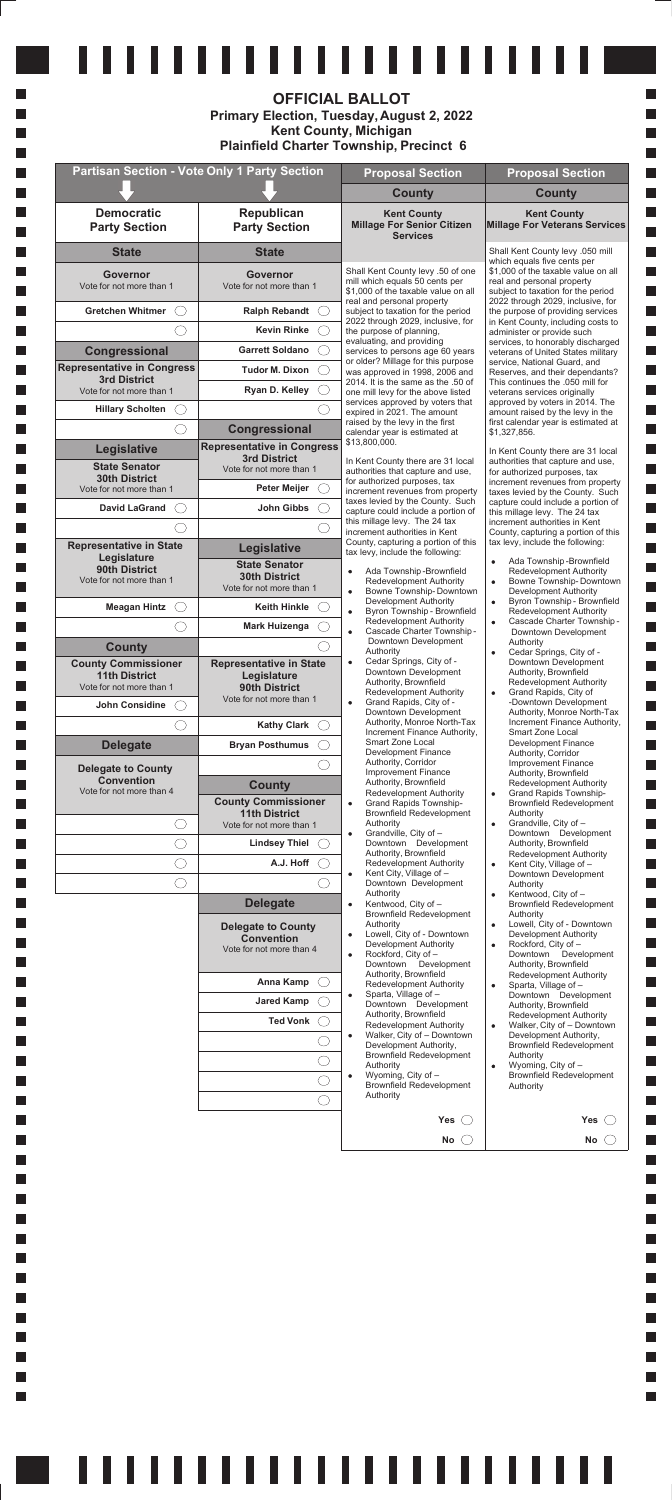|                                                                                |                                                                          | <b>OFFICIAL BALLOT</b><br>Primary Election, Tuesday, August 2, 2022<br><b>Kent County, Michigan</b><br><b>Plainfield Charter Township, Precinct 7</b> |                                                                                                                                                         |
|--------------------------------------------------------------------------------|--------------------------------------------------------------------------|-------------------------------------------------------------------------------------------------------------------------------------------------------|---------------------------------------------------------------------------------------------------------------------------------------------------------|
|                                                                                | <b>Partisan Section - Vote Only 1 Party Section</b>                      | <b>Proposal Section</b>                                                                                                                               | <b>Proposal Section</b>                                                                                                                                 |
|                                                                                |                                                                          | <b>County</b>                                                                                                                                         | <b>County</b>                                                                                                                                           |
| <b>Democratic</b><br><b>Party Section</b>                                      | Republican<br><b>Party Section</b>                                       | <b>Kent County</b><br><b>Millage For Senior Citizen</b><br><b>Services</b>                                                                            | <b>Kent County</b><br>Millage For Veterans Services                                                                                                     |
| <b>State</b>                                                                   | <b>State</b>                                                             |                                                                                                                                                       | Shall Kent County levy .050 mill                                                                                                                        |
| Governor<br>Vote for not more than 1                                           | <b>Governor</b><br>Vote for not more than 1                              | Shall Kent County levy .50 of one<br>mill which equals 50 cents per<br>\$1,000 of the taxable value on all<br>real and personal property              | which equals five cents per<br>\$1,000 of the taxable value on all<br>real and personal property<br>subject to taxation for the period                  |
| <b>Gretchen Whitmer</b>                                                        | <b>Kevin Rinke</b>                                                       | subject to taxation for the period                                                                                                                    | 2022 through 2029, inclusive, for<br>the purpose of providing services                                                                                  |
|                                                                                | <b>Garrett Soldano</b>                                                   | 2022 through 2029, inclusive, for<br>the purpose of planning.                                                                                         | in Kent County, including costs to<br>administer or provide such                                                                                        |
| Congressional                                                                  | <b>Tudor M. Dixon</b>                                                    | evaluating, and providing<br>services to persons age 60 years                                                                                         | services, to honorably discharged<br>veterans of United States military                                                                                 |
| <b>Representative in Congress</b>                                              | Ryan D. Kelley                                                           | or older? Millage for this purpose<br>was approved in 1998, 2006 and                                                                                  | service, National Guard, and<br>Reserves, and their dependants?                                                                                         |
| <b>3rd District</b><br>Vote for not more than 1                                | <b>Ralph Rebandt</b>                                                     | 2014. It is the same as the .50 of<br>one mill levy for the above listed                                                                              | This continues the .050 mill for<br>veterans services originally                                                                                        |
| <b>Hillary Scholten</b>                                                        |                                                                          | services approved by voters that<br>expired in 2021. The amount                                                                                       | approved by voters in 2014. The<br>amount raised by the levy in the                                                                                     |
|                                                                                | Congressional                                                            | raised by the levy in the first                                                                                                                       | first calendar year is estimated at                                                                                                                     |
| <b>Legislative</b>                                                             | <b>Representative in Congress</b>                                        | calendar year is estimated at<br>\$13,800,000.                                                                                                        | \$1,327,856.                                                                                                                                            |
| <b>State Senator</b>                                                           | <b>3rd District</b><br>Vote for not more than 1                          | In Kent County there are 31 local                                                                                                                     | In Kent County there are 31 local<br>authorities that capture and use,                                                                                  |
| <b>30th District</b>                                                           |                                                                          | authorities that capture and use,<br>for authorized purposes, tax                                                                                     | for authorized purposes, tax<br>increment revenues from property                                                                                        |
| Vote for not more than 1                                                       | <b>John Gibbs</b>                                                        | increment revenues from property<br>taxes levied by the County. Such                                                                                  | taxes levied by the County. Such<br>capture could include a portion of                                                                                  |
| <b>David LaGrand</b>                                                           | <b>Peter Meijer</b>                                                      | capture could include a portion of<br>this millage levy. The 24 tax                                                                                   | this millage levy. The 24 tax<br>increment authorities in Kent                                                                                          |
|                                                                                |                                                                          | increment authorities in Kent<br>County, capturing a portion of this                                                                                  | County, capturing a portion of this<br>tax levy, include the following:                                                                                 |
| <b>Representative in State</b><br>Legislature                                  | Legislative                                                              | tax levy, include the following:                                                                                                                      |                                                                                                                                                         |
| <b>81st District</b><br>Vote for not more than 1                               | <b>State Senator</b><br><b>30th District</b><br>Vote for not more than 1 | Ada Township-Brownfield<br>Redevelopment Authority<br>Bowne Township-Downtown<br>$\bullet$                                                            | Ada Township-Brownfield<br>$\bullet$<br><b>Redevelopment Authority</b><br>Bowne Township-Downtown<br>$\bullet$<br>Development Authority                 |
| <b>Rachel Hood</b>                                                             | <b>Mark Huizenga</b>                                                     | Development Authority<br>Byron Township - Brownfield<br>$\bullet$                                                                                     | Byron Township - Brownfield<br>$\bullet$<br><b>Redevelopment Authority</b>                                                                              |
|                                                                                | <b>Keith Hinkle</b>                                                      | Redevelopment Authority<br>Cascade Charter Township -<br>$\bullet$                                                                                    | Cascade Charter Township-<br>$\bullet$<br>Downtown Development                                                                                          |
| <b>County</b>                                                                  |                                                                          | Downtown Development                                                                                                                                  | Authority                                                                                                                                               |
| <b>County Commissioner</b><br><b>11th District</b><br>Vote for not more than 1 | <b>Representative in State</b><br>Legislature<br><b>81st District</b>    | Authority<br>Cedar Springs, City of -<br>$\bullet$<br>Downtown Development<br>Authority, Brownfield<br>Redevelopment Authority                        | Cedar Springs, City of -<br>$\bullet$<br>Downtown Development<br>Authority, Brownfield<br>Redevelopment Authority<br>Grand Rapids, City of<br>$\bullet$ |
| <b>John Considine</b>                                                          | Vote for not more than 1                                                 | Grand Rapids, City of -<br>$\bullet$<br>Downtown Development                                                                                          | -Downtown Development<br>Authority, Monroe North-Tax                                                                                                    |
|                                                                                | <b>Lynn Afendoulis</b>                                                   | Authority, Monroe North-Tax<br>Increment Finance Authority,                                                                                           | Increment Finance Authority,<br>Smart Zone Local                                                                                                        |
| <b>Delegate</b>                                                                |                                                                          | Smart Zone Local                                                                                                                                      | Development Finance                                                                                                                                     |
| <b>Delegate to County</b>                                                      | <b>County</b>                                                            | <b>Development Finance</b><br>Authority, Corridor                                                                                                     | Authority, Corridor<br>Improvement Finance                                                                                                              |
| <b>Convention</b>                                                              | <b>County Commissioner</b>                                               | <b>Improvement Finance</b><br>Authority, Brownfield                                                                                                   | Authority, Brownfield<br><b>Redevelopment Authority</b>                                                                                                 |
| Vote for not more than 4                                                       | <b>11th District</b><br>Vote for not more than 1                         | Redevelopment Authority<br><b>Grand Rapids Township-</b><br>$\bullet$                                                                                 | Grand Rapids Township-<br><b>Brownfield Redevelopment</b>                                                                                               |
| Gina M. VanderHeiden                                                           | A.J. Hoff                                                                | <b>Brownfield Redevelopment</b><br>Authority                                                                                                          | Authority<br>Grandville, City of -<br>$\bullet$                                                                                                         |
|                                                                                | <b>Lindsey Thiel</b>                                                     | Grandville, City of -<br>$\bullet$<br>Downtown Development                                                                                            | Downtown Development<br>Authority, Brownfield                                                                                                           |
| $\overline{\phantom{a}}$                                                       |                                                                          | Authority, Brownfield<br>Redevelopment Authority                                                                                                      | Redevelopment Authority<br>Kent City, Village of -<br>$\bullet$                                                                                         |
| 0                                                                              | <b>Delegate</b>                                                          | Kent City, Village of -<br>$\bullet$<br>Downtown Development                                                                                          | Downtown Development<br>Authority                                                                                                                       |
| $\left(\begin{array}{c} \end{array}\right)$                                    |                                                                          | Authority                                                                                                                                             | Kentwood, City of -<br>$\bullet$                                                                                                                        |
|                                                                                | <b>Delegate to County</b><br><b>Convention</b>                           | Kentwood, City of -<br>$\bullet$<br><b>Brownfield Redevelopment</b>                                                                                   | <b>Brownfield Redevelopment</b><br>Authority                                                                                                            |
|                                                                                | Vote for not more than 4                                                 | Authority<br>Lowell, City of - Downtown<br>Development Authority                                                                                      | Lowell, City of - Downtown<br>$\bullet$<br>Development Authority<br>Rockford, City of -<br>$\bullet$                                                    |
|                                                                                | <b>Kathey Batey</b>                                                      | Rockford, City of -<br>$\bullet$<br>Downtown Development                                                                                              | Downtown Development<br>Authority, Brownfield                                                                                                           |
|                                                                                | <b>Josh Beckett</b>                                                      | Authority, Brownfield<br>Redevelopment Authority                                                                                                      | <b>Redevelopment Authority</b><br>Sparta, Village of -<br>$\bullet$                                                                                     |

 $\mathcal{L}_{\mathcal{A}}$ 

m.

M

m.

H

 $\mathcal{L}_{\mathcal{A}}$ 

m.  $\mathcal{L}_{\mathcal{A}}$ 

m.

 $\mathcal{L}_{\mathcal{A}}$ 

m.

 $\mathcal{L}_{\mathcal{A}}$ 

m.

 $\mathcal{L}_{\mathcal{A}}$ 

m.

 $\mathcal{L}_{\mathcal{A}}$ 

m.

 $\mathcal{L}_{\mathcal{A}}$ 

m.

 $\mathcal{L}_{\mathcal{A}}$ 

m.  $\mathcal{L}_{\mathcal{A}}$ 

m.

 $\mathcal{L}_{\mathcal{A}}$ 

m.

 $\mathcal{L}_{\mathcal{A}}$ 

m.

 $\mathcal{L}_{\mathcal{A}}$ 

m.

 $\mathcal{L}_{\mathcal{A}}$ 

m.

 $\mathcal{L}_{\mathcal{A}}$ 

m.

 $\mathcal{L}_{\mathcal{A}}$ 

m.

 $\mathcal{L}_{\mathcal{A}}$ 

m.

 $\mathcal{L}_{\mathcal{A}}$ 

m.

 $\overline{\phantom{a}}$ 

H

H

H H

 $\overline{\phantom{a}}$ L.

 $\mathcal{L}_{\mathcal{A}}$ 

L.

L.

L.

L.

L.

L.

L.

L. L.

L.

I.

L.

I. L.

I.

L.

L.

L. L.

L.

 $\mathcal{L}_{\mathcal{A}}$ 

 $\Box$ 

 $\Box$ 

 $\Box$ 

 $\Box$ 

 $\Box$ 

 $\Box$ 

 $\Box$ 

 $\Box$ 

 $\Box$ 

 $\Box$ 

 $\Box$ 

 $\Box$ 

 $\Box$ 

 $\Box$ 

 $\Box$ 

 $\Box$ 

 $\Box$ 

 $\Box$ 

 $\Box$  $\Box$ 

 $\Box$ 

 $\Box$ 

 $\Box$ 

П

 $\overline{\phantom{a}}$ 

 $\Box$ 

 $\Box$ 

 $\Box$ 

 $\Box$ 

 $\Box$ 

 $\overline{\phantom{a}}$ 

 $\mathbb{R}^n$ 

 $\Box$ 

 $\Box$ 

 $\Box$ 

 $\Box$ 

 $\Box$ 

 $\Box$ 

 $\Box$ 

 $\Box$  $\Box$ 

 $\overline{\phantom{a}}$ 

 $\Box$  $\Box$ 

 $\mathbb{R}^n$ 

 $\Box$ **Tale** 

**Contract** 

 $\Box$ 

 $\Box$ 

 $\Box$ 

 $\Box$ 

П

 $\Box$ 

 $\Box$  $\Box$ 

П

 $\Box$ 

 $\Box$ 

 $\Box$ П

 $\Box$ 

 $\Box$ 

П

П П

| <b>David Dick</b><br><b>Keith Hinkle</b> | <b>INCUCYCIODITION AUGIONITY</b><br>Sparta, Village of -<br>٠<br>Downtown Development<br>Authority, Brownfield<br>Redevelopment Authority | Oparta, villayo VI –<br>Downtown Development<br>Authority, Brownfield<br><b>Redevelopment Authority</b><br>Walker, City of - Downtown |
|------------------------------------------|-------------------------------------------------------------------------------------------------------------------------------------------|---------------------------------------------------------------------------------------------------------------------------------------|
| Peter A. Letzmann                        | Walker, City of - Downtown<br>٠<br>Development Authority,                                                                                 | ٠<br>Development Authority,<br><b>Brownfield Redevelopment</b>                                                                        |
| Jon Reinbold                             | <b>Brownfield Redevelopment</b><br>Authority                                                                                              | Authority<br>Wyoming, City of -<br>٠                                                                                                  |
| Doug Sabin                               | Wyoming, City of -<br>٠<br><b>Brownfield Redevelopment</b>                                                                                | <b>Brownfield Redevelopment</b><br>Authority                                                                                          |
|                                          | Authority                                                                                                                                 |                                                                                                                                       |
|                                          | Yes $\left(\begin{array}{c}\right. \end{array}$                                                                                           | Yes (                                                                                                                                 |
|                                          | No                                                                                                                                        | No                                                                                                                                    |
|                                          |                                                                                                                                           |                                                                                                                                       |

#### a.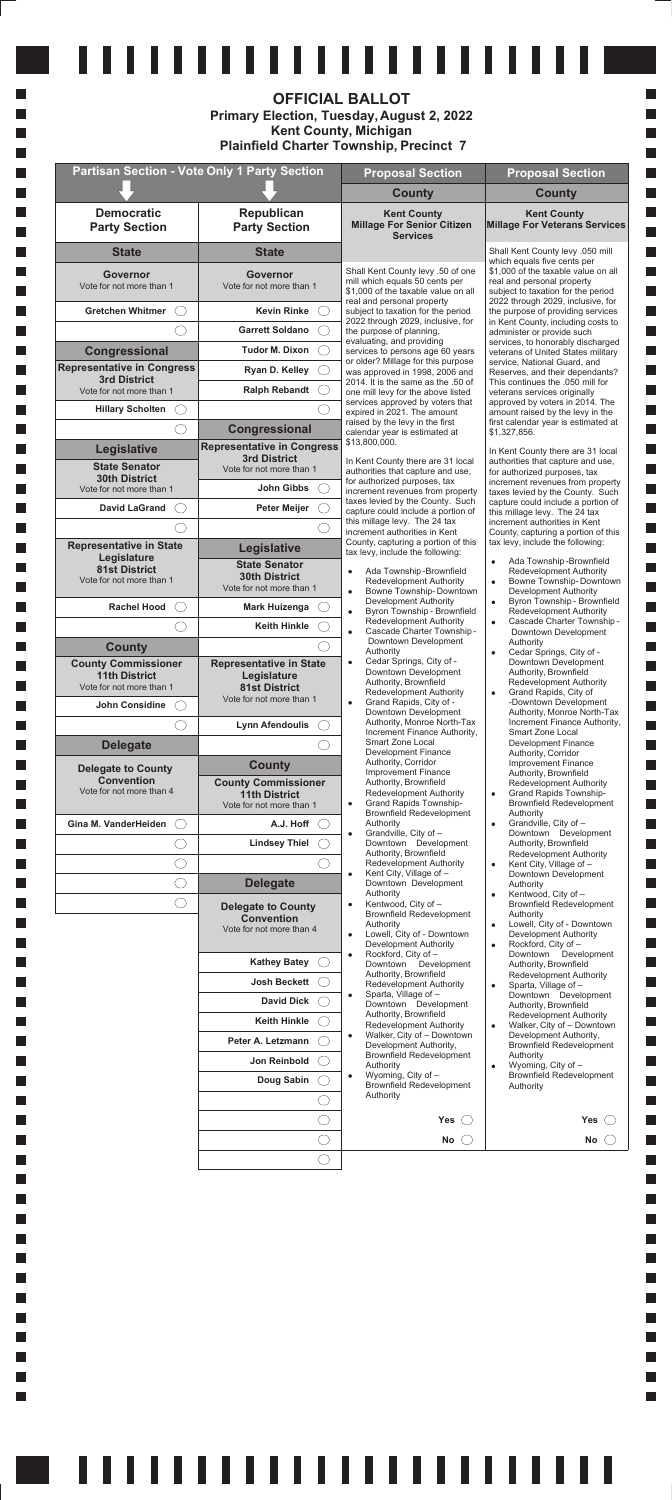| Robert A. Reminga | Sparta, Village of -<br>٠<br>Downtown Development<br>Authority, Brownfield<br>Redevelopment Authority<br>Walker, City of - Downtown<br>٠<br>Development Authority,<br><b>Brownfield Redevelopment</b><br>Authority<br>Wyoming, City of -<br>٠<br><b>Brownfield Redevelopment</b><br>Authority | Downtown Development<br>Authority, Brownfield<br><b>Redevelopment Authority</b><br>Walker, City of - Downtown<br>۰<br>Development Authority,<br><b>Brownfield Redevelopment</b><br>Authority<br>Wyoming, City of -<br>٠<br><b>Brownfield Redevelopment</b><br>Authority |
|-------------------|-----------------------------------------------------------------------------------------------------------------------------------------------------------------------------------------------------------------------------------------------------------------------------------------------|-------------------------------------------------------------------------------------------------------------------------------------------------------------------------------------------------------------------------------------------------------------------------|
|                   | <b>Yes</b>                                                                                                                                                                                                                                                                                    | Yes                                                                                                                                                                                                                                                                     |
|                   | No                                                                                                                                                                                                                                                                                            | No                                                                                                                                                                                                                                                                      |

# <u>111111111111111111111111</u>

|                                                          |                                                          | <b>OFFICIAL BALLOT</b><br><b>Primary Election, Tuesday, August 2, 2022</b><br><b>Kent County, Michigan</b><br><b>Plainfield Charter Township, Precinct 8</b> |                                                                                                         |
|----------------------------------------------------------|----------------------------------------------------------|--------------------------------------------------------------------------------------------------------------------------------------------------------------|---------------------------------------------------------------------------------------------------------|
|                                                          | <b>Partisan Section - Vote Only 1 Party Section</b>      | <b>Proposal Section</b>                                                                                                                                      | <b>Proposal Section</b>                                                                                 |
|                                                          |                                                          | <b>County</b>                                                                                                                                                | <b>County</b>                                                                                           |
| <b>Democratic</b><br><b>Party Section</b>                | Republican<br><b>Party Section</b>                       | <b>Kent County</b><br><b>Millage For Senior Citizen</b><br><b>Services</b>                                                                                   | <b>Kent County</b><br><b>Millage For Veterans Services</b>                                              |
| <b>State</b>                                             | <b>State</b>                                             |                                                                                                                                                              | Shall Kent County levy .050 mill<br>which equals five cents per                                         |
| Governor<br>Vote for not more than 1                     | Governor<br>Vote for not more than 1                     | Shall Kent County levy .50 of one<br>mill which equals 50 cents per<br>\$1,000 of the taxable value on all                                                   | \$1,000 of the taxable value on all<br>real and personal property<br>subject to taxation for the period |
| <b>Gretchen Whitmer</b>                                  | <b>Garrett Soldano</b>                                   | real and personal property<br>subject to taxation for the period                                                                                             | 2022 through 2029, inclusive, for<br>the purpose of providing services                                  |
|                                                          | <b>Tudor M. Dixon</b>                                    | 2022 through 2029, inclusive, for<br>the purpose of planning.                                                                                                | in Kent County, including costs to<br>administer or provide such                                        |
| Congressional                                            | Ryan D. Kelley                                           | evaluating, and providing<br>services to persons age 60 years                                                                                                | services, to honorably discharged<br>veterans of United States military                                 |
| <b>Representative in Congress</b><br><b>3rd District</b> | <b>Ralph Rebandt</b>                                     | or older? Millage for this purpose<br>was approved in 1998, 2006 and<br>2014. It is the same as the .50 of                                                   | service, National Guard, and<br>Reserves, and their dependants?                                         |
| Vote for not more than 1                                 | <b>Kevin Rinke</b>                                       | one mill levy for the above listed<br>services approved by voters that                                                                                       | This continues the .050 mill for<br>veterans services originally<br>approved by voters in 2014. The     |
| <b>Hillary Scholten</b>                                  |                                                          | expired in 2021. The amount<br>raised by the levy in the first                                                                                               | amount raised by the levy in the<br>first calendar year is estimated at                                 |
|                                                          | Congressional                                            | calendar year is estimated at<br>\$13,800,000.                                                                                                               | \$1,327,856.                                                                                            |
| Legislative                                              | <b>Representative in Congress</b><br><b>3rd District</b> | In Kent County there are 31 local                                                                                                                            | In Kent County there are 31 local<br>authorities that capture and use,                                  |
| <b>State Senator</b><br><b>30th District</b>             | Vote for not more than 1                                 | authorities that capture and use,<br>for authorized purposes, tax                                                                                            | for authorized purposes, tax<br>increment revenues from property                                        |
| Vote for not more than 1                                 | <b>Peter Meijer</b>                                      | increment revenues from property<br>taxes levied by the County. Such                                                                                         | taxes levied by the County. Such<br>capture could include a portion of                                  |
| <b>David LaGrand</b>                                     | <b>John Gibbs</b>                                        | capture could include a portion of<br>this millage levy. The 24 tax                                                                                          | this millage levy. The 24 tax<br>increment authorities in Kent                                          |
| <b>Representative in State</b>                           | Legislative                                              | increment authorities in Kent<br>County, capturing a portion of this                                                                                         | County, capturing a portion of this<br>tax levy, include the following:                                 |
| Legislature<br><b>81st District</b>                      | <b>State Senator</b>                                     | tax levy, include the following:                                                                                                                             | Ada Township-Brownfield<br>$\bullet$                                                                    |
| Vote for not more than 1                                 | <b>30th District</b><br>Vote for not more than 1         | Ada Township-Brownfield<br>Redevelopment Authority<br>Bowne Township-Downtown                                                                                | Redevelopment Authority<br>Bowne Township-Downtown<br>$\bullet$<br>Development Authority                |
| <b>Rachel Hood</b>                                       | <b>Keith Hinkle</b>                                      | Development Authority<br>Byron Township - Brownfield<br>$\bullet$                                                                                            | Byron Township - Brownfield<br>$\bullet$<br>Redevelopment Authority                                     |
|                                                          | <b>Mark Huizenga</b>                                     | Redevelopment Authority<br>Cascade Charter Township -<br>$\bullet$                                                                                           | Cascade Charter Township-<br>$\bullet$<br>Downtown Development                                          |
| <b>County</b>                                            |                                                          | Downtown Development<br>Authority                                                                                                                            | Authority<br>Cedar Springs, City of -<br>$\bullet$                                                      |
| <b>County Commissioner</b><br><b>1st District</b>        | <b>Representative in State</b>                           | Cedar Springs, City of -<br>$\bullet$<br>Downtown Development                                                                                                | Downtown Development<br>Authority, Brownfield                                                           |
| Vote for not more than 1                                 | Legislature<br><b>81st District</b>                      | Authority, Brownfield<br>Redevelopment Authority                                                                                                             | Redevelopment Authority<br>Grand Rapids, City of<br>$\bullet$                                           |
| Jerry D. Berta                                           | Vote for not more than 1                                 | Grand Rapids, City of -<br>$\bullet$<br>Downtown Development                                                                                                 | -Downtown Development<br>Authority, Monroe North-Tax                                                    |
|                                                          | <b>Lynn Afendoulis</b>                                   | Authority, Monroe North-Tax<br>Increment Finance Authority,                                                                                                  | Increment Finance Authority,<br>Smart Zone Local                                                        |
| <b>Delegate</b>                                          |                                                          | Smart Zone Local<br><b>Development Finance</b>                                                                                                               | Development Finance<br>Authority, Corridor                                                              |
| <b>Delegate to County</b>                                | <b>County</b>                                            | Authority, Corridor<br><b>Improvement Finance</b>                                                                                                            | Improvement Finance<br>Authority, Brownfield                                                            |
| <b>Convention</b><br>Vote for not more than 2            | <b>County Commissioner</b><br><b>1st District</b>        | Authority, Brownfield<br>Redevelopment Authority                                                                                                             | <b>Redevelopment Authority</b><br>Grand Rapids Township-<br>$\bullet$                                   |
|                                                          | Vote for not more than 1                                 | Grand Rapids Township-<br>$\bullet$<br><b>Brownfield Redevelopment</b>                                                                                       | <b>Brownfield Redevelopment</b><br>Authority                                                            |
| <b>Deb Havens</b>                                        | <b>Ben Greene</b>                                        | Authority<br>Grandville, City of -<br>$\bullet$                                                                                                              | Grandville, City of -<br>$\bullet$<br>Downtown Development                                              |
| Joan Long                                                | <b>Mark Jordan</b>                                       | Downtown Development<br>Authority, Brownfield                                                                                                                | Authority, Brownfield<br>Redevelopment Authority                                                        |
|                                                          |                                                          | Redevelopment Authority<br>Kent City, Village of -<br>$\bullet$                                                                                              | Kent City, Village of -<br>$\bullet$<br>Downtown Development                                            |
|                                                          | <b>Delegate</b>                                          | Downtown Development<br>Authority<br>Kentwood, City of -<br>$\bullet$                                                                                        | Authority<br>Kentwood, City of -<br>$\bullet$                                                           |
|                                                          | <b>Delegate to County</b><br><b>Convention</b>           | <b>Brownfield Redevelopment</b>                                                                                                                              | <b>Brownfield Redevelopment</b><br>Authority                                                            |
|                                                          | Vote for not more than 2                                 | Authority<br>Lowell, City of - Downtown<br>$\bullet$                                                                                                         | Lowell, City of - Downtown<br>$\bullet$<br>Development Authority                                        |
|                                                          | <b>Lorrie Aaron</b>                                      | Development Authority<br>Rockford, City of -<br>$\bullet$<br>Downtown Development                                                                            | Rockford, City of -<br>$\bullet$<br>Downtown<br>Development<br>Authority, Brownfield                    |
|                                                          | <b>Ruth Ann Karnes</b>                                   | Authority, Brownfield<br>Redevelopment Authority                                                                                                             | <b>Redevelopment Authority</b><br>Sparta, Village of -                                                  |
|                                                          |                                                          |                                                                                                                                                              | $\bullet$                                                                                               |

 $\mathcal{L}_{\mathcal{A}}$  $\overline{\phantom{a}}$ 

H  $\overline{\phantom{a}}$ 

H

 $\overline{\phantom{a}}$ 

m.  $\mathcal{L}_{\mathcal{A}}$ 

m.

 $\mathcal{L}_{\mathcal{A}}$ 

m.

 $\mathcal{L}_{\mathcal{A}}$ 

m.

 $\mathcal{L}_{\mathcal{A}}$ 

m.

 $\mathcal{L}_{\mathcal{A}}$ 

m.

 $\mathcal{L}_{\mathcal{A}}$ 

m.

 $\mathcal{L}_{\mathcal{A}}$ 

m.

 $\mathcal{L}_{\mathcal{A}}$ 

m.

 $\mathcal{L}_{\mathcal{A}}$ 

m.

 $\mathcal{L}_{\mathcal{A}}$ 

m.

 $\mathcal{L}_{\mathcal{A}}$ 

m.

 $\mathcal{L}_{\mathcal{A}}$ 

m.

 $\mathcal{L}_{\mathcal{A}}$ 

m.

 $\mathcal{L}_{\mathcal{A}}$ 

m.

 $\overline{\phantom{a}}$ 

m.

 $\overline{\phantom{a}}$ 

m.

 $\overline{\phantom{a}}$ 

H

H

H

H

 $\mathcal{L}_{\mathcal{A}}$ H

 $\mathcal{L}_{\mathcal{A}}$ 

L.

L.

L.

L.

L.

L.

L.

L. L.

L.

I.

L.

I. I.

m.

L.

I.

L. L.

L.

 $\frac{1}{\sqrt{1-\frac{1}{2}}}$ 

 $\mathcal{L}_{\mathcal{A}}$ 

 $\Box$  $\Box$ 

 $\Box$  $\Box$ 

 $\Box$ 

 $\Box$ 

 $\Box$ 

 $\Box$ 

 $\Box$ 

 $\Box$ 

 $\Box$ 

 $\Box$ 

 $\Box$ 

 $\Box$ 

 $\Box$ 

 $\Box$ 

 $\Box$ 

 $\Box$ 

 $\Box$ 

 $\Box$ 

 $\Box$ 

 $\Box$ 

 $\Box$ 

 $\Box$ 

 $\Box$ 

 $\Box$ 

 $\Box$ 

 $\Box$ 

 $\Box$ 

 $\Box$ 

 $\Box$ 

 $\Box$ 

 $\Box$ 

 $\Box$ 

 $\Box$ 

 $\Box$ 

 $\Box$ 

 $\Box$ 

 $\Box$ 

 $\Box$ 

 $\Box$ 

 $\Box$ 

 $\Box$  $\Box$ 

 $\mathbb{R}^n$ 

 $\Box$ **The State** 

**Contract** 

 $\Box$ 

 $\Box$ 

П

П

 $\Box$ 

П

П  $\Box$ 

П

 $\Box$ 

 $\Box$ 

I.

П  $\Box$ 

 $\Box$ 

П

П П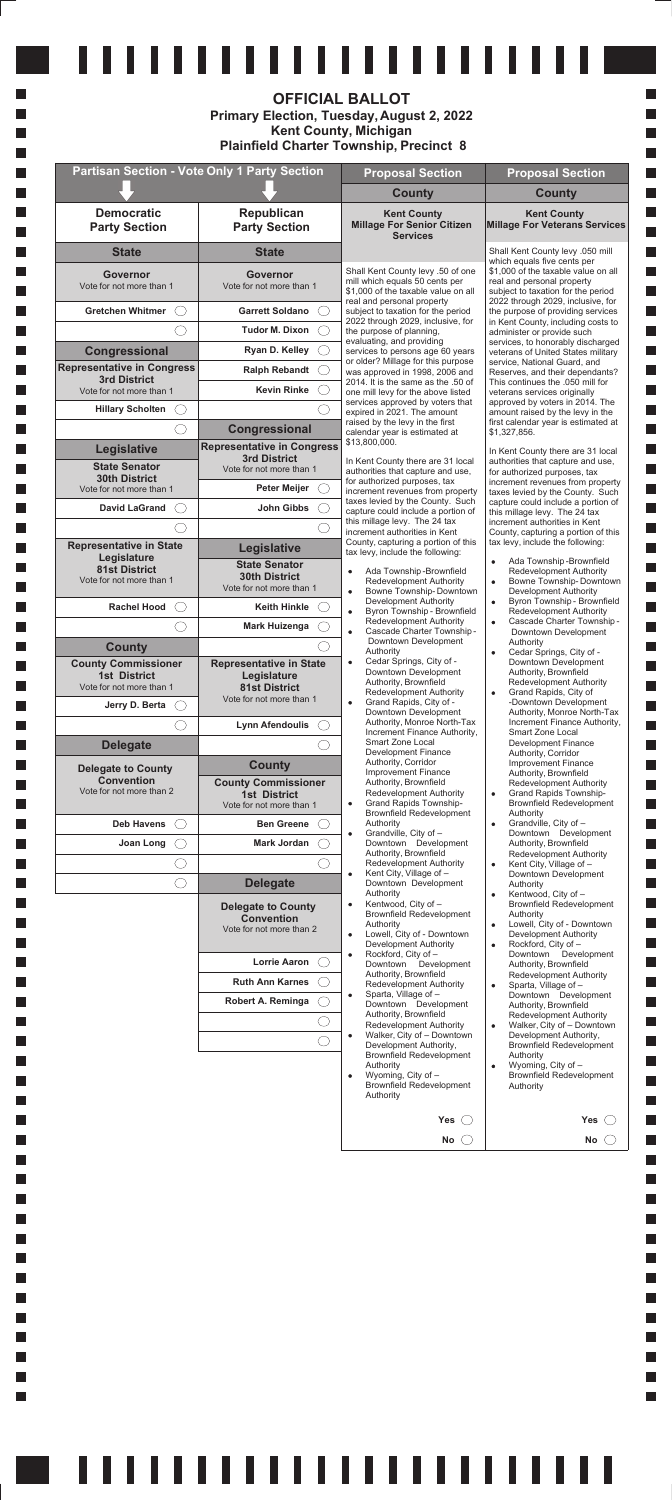|                                                          |                                                          | ,,,,,,,,,,,,,,,,,,,,<br><b>OFFICIAL BALLOT</b><br><b>Primary Election, Tuesday, August 2, 2022</b><br><b>Kent County, Michigan</b><br><b>Plainfield Charter Township, Precinct 9</b> |                                                                                                                             |
|----------------------------------------------------------|----------------------------------------------------------|--------------------------------------------------------------------------------------------------------------------------------------------------------------------------------------|-----------------------------------------------------------------------------------------------------------------------------|
|                                                          | <b>Partisan Section - Vote Only 1 Party Section</b>      | <b>Proposal Section</b>                                                                                                                                                              | <b>Proposal Section</b>                                                                                                     |
|                                                          |                                                          | <b>County</b>                                                                                                                                                                        | <b>County</b>                                                                                                               |
| <b>Democratic</b><br><b>Party Section</b>                | <b>Republican</b><br><b>Party Section</b>                | <b>Kent County</b><br><b>Millage For Senior Citizen</b><br><b>Services</b>                                                                                                           | <b>Kent County</b><br><b>Millage For Veterans Services</b>                                                                  |
| <b>State</b>                                             | <b>State</b>                                             |                                                                                                                                                                                      | Shall Kent County levy .050 mill<br>which equals five cents per                                                             |
| Governor<br>Vote for not more than 1                     | Governor<br>Vote for not more than 1                     | Shall Kent County levy .50 of one<br>mill which equals 50 cents per<br>\$1,000 of the taxable value on all                                                                           | \$1,000 of the taxable value on all<br>real and personal property<br>subject to taxation for the period                     |
| <b>Gretchen Whitmer</b>                                  | <b>Tudor M. Dixon</b>                                    | real and personal property<br>subject to taxation for the period                                                                                                                     | 2022 through 2029, inclusive, for<br>the purpose of providing services                                                      |
|                                                          | Ryan D. Kelley                                           | 2022 through 2029, inclusive, for<br>the purpose of planning,                                                                                                                        | in Kent County, including costs to<br>administer or provide such                                                            |
| Congressional                                            | <b>Ralph Rebandt</b>                                     | evaluating, and providing<br>services to persons age 60 years                                                                                                                        | services, to honorably discharged<br>veterans of United States military                                                     |
| <b>Representative in Congress</b><br><b>3rd District</b> | <b>Kevin Rinke</b>                                       | or older? Millage for this purpose<br>was approved in 1998, 2006 and                                                                                                                 | service, National Guard, and<br>Reserves, and their dependants?                                                             |
| Vote for not more than 1                                 | <b>Garrett Soldano</b>                                   | 2014. It is the same as the .50 of<br>one mill levy for the above listed                                                                                                             | This continues the .050 mill for<br>veterans services originally                                                            |
| <b>Hillary Scholten</b>                                  |                                                          | services approved by voters that<br>expired in 2021. The amount<br>raised by the levy in the first                                                                                   | approved by voters in 2014. The<br>amount raised by the levy in the                                                         |
|                                                          | Congressional                                            | calendar year is estimated at<br>\$13,800,000.                                                                                                                                       | first calendar year is estimated at<br>\$1,327,856.                                                                         |
| Legislative                                              | <b>Representative in Congress</b><br><b>3rd District</b> | In Kent County there are 31 local                                                                                                                                                    | In Kent County there are 31 local<br>authorities that capture and use,                                                      |
| <b>State Senator</b><br><b>30th District</b>             | Vote for not more than 1                                 | authorities that capture and use,<br>for authorized purposes, tax                                                                                                                    | for authorized purposes, tax<br>increment revenues from property                                                            |
| Vote for not more than 1                                 | John Gibbs                                               | increment revenues from property<br>taxes levied by the County. Such                                                                                                                 | taxes levied by the County. Such<br>capture could include a portion of                                                      |
| <b>David LaGrand</b>                                     | <b>Peter Meijer</b>                                      | capture could include a portion of<br>this millage levy. The 24 tax                                                                                                                  | this millage levy. The 24 tax<br>increment authorities in Kent                                                              |
| <b>Representative in State</b>                           |                                                          | increment authorities in Kent<br>County, capturing a portion of this                                                                                                                 | County, capturing a portion of this<br>tax levy, include the following:                                                     |
| Legislature                                              | Legislative<br><b>State Senator</b>                      | tax levy, include the following:                                                                                                                                                     | Ada Township-Brownfield<br>$\bullet$                                                                                        |
| <b>81st District</b><br>Vote for not more than 1         | <b>30th District</b><br>Vote for not more than 1         | Ada Township-Brownfield<br><b>Redevelopment Authority</b><br>Bowne Township-Downtown<br>$\bullet$                                                                                    | <b>Redevelopment Authority</b><br>Bowne Township-Downtown<br>$\bullet$<br>Development Authority                             |
| <b>Rachel Hood</b>                                       | <b>Mark Huizenga</b>                                     | Development Authority<br>Byron Township - Brownfield<br>$\bullet$<br><b>Redevelopment Authority</b>                                                                                  | Byron Township - Brownfield<br>$\bullet$<br>Redevelopment Authority                                                         |
|                                                          | <b>Keith Hinkle</b>                                      | Cascade Charter Township -<br>$\bullet$<br>Downtown Development                                                                                                                      | Cascade Charter Township-<br>$\bullet$<br>Downtown Development                                                              |
| <b>County</b>                                            |                                                          | Authority<br>Cedar Springs, City of -                                                                                                                                                | Authority<br>Cedar Springs, City of -<br>$\bullet$                                                                          |
| <b>County Commissioner</b><br><b>2nd District</b>        | <b>Representative in State</b><br>Legislature            | Downtown Development<br>Authority, Brownfield                                                                                                                                        | Downtown Development<br>Authority, Brownfield<br><b>Redevelopment Authority</b>                                             |
| Vote for not more than 1                                 | <b>81st District</b><br>Vote for not more than 1         | Redevelopment Authority<br>Grand Rapids, City of -                                                                                                                                   | Grand Rapids, City of<br>$\bullet$<br>-Downtown Development                                                                 |
| <b>Rebecca Diffin</b>                                    |                                                          | Downtown Development<br>Authority, Monroe North-Tax                                                                                                                                  | Authority, Monroe North-Tax<br>Increment Finance Authority,                                                                 |
| <b>Delegate</b>                                          | <b>Lynn Afendoulis</b>                                   | Increment Finance Authority,<br>Smart Zone Local                                                                                                                                     | Smart Zone Local<br>Development Finance                                                                                     |
|                                                          | <b>County</b>                                            | <b>Development Finance</b><br>Authority, Corridor                                                                                                                                    | Authority, Corridor<br>Improvement Finance                                                                                  |
| <b>Delegate to County</b><br><b>Convention</b>           | <b>County Commissioner</b>                               | Improvement Finance<br>Authority, Brownfield                                                                                                                                         | Authority, Brownfield<br><b>Redevelopment Authority</b>                                                                     |
| Vote for not more than 4                                 | <b>2nd District</b><br>Vote for not more than 1          | Redevelopment Authority<br>Grand Rapids Township-<br>$\bullet$                                                                                                                       | Grand Rapids Township-<br>$\bullet$<br><b>Brownfield Redevelopment</b>                                                      |
|                                                          | <b>Thomas Antor</b>                                      | <b>Brownfield Redevelopment</b><br>Authority                                                                                                                                         | Authority<br>Grandville, City of -<br>$\bullet$                                                                             |
|                                                          |                                                          | Grandville, City of -<br>$\bullet$<br>Downtown Development                                                                                                                           | Downtown Development<br>Authority, Brownfield                                                                               |
| $\mathcal{L}$                                            | <b>Delegate</b>                                          | Authority, Brownfield<br>Redevelopment Authority                                                                                                                                     | <b>Redevelopment Authority</b><br>Kent City, Village of -<br>$\bullet$                                                      |
| $\overline{\phantom{a}}$                                 | <b>Delegate to County</b>                                | Kent City, Village of -<br>$\bullet$<br>Downtown Development                                                                                                                         | Downtown Development<br>Authority                                                                                           |
|                                                          | <b>Convention</b><br>Vote for not more than 4            | Authority<br>Kentwood, City of -<br>$\bullet$<br>Brownfield Redevelopment<br>Authority                                                                                               | Kentwood, City of -<br>$\bullet$<br><b>Brownfield Redevelopment</b><br>Authority<br>Lowell, City of - Downtown<br>$\bullet$ |
|                                                          | <b>Del Bontrager</b>                                     | Lowell, City of - Downtown<br>$\bullet$<br>Development Authority                                                                                                                     | Development Authority<br>Rockford, City of -<br>$\bullet$                                                                   |
|                                                          | <b>Isaiah Dillard</b>                                    | Rockford, City of -<br>$\bullet$<br>Downtown Development                                                                                                                             | Downtown Development<br>Authority, Brownfield                                                                               |
|                                                          | <b>Brian P. McMahon</b>                                  | Authority, Brownfield<br>Redevelopment Authority                                                                                                                                     | <b>Redevelopment Authority</b><br>Sparta Village of -                                                                       |

H

H

L.

H H

H

H

m. H

H

H

m. H

H H

m. H

H H

m.

H

H

H

m.

H

H H

m. H

П

H

m.

H

П

H

H H

H

H

H

L.

H

L.

L

m. L.

 $\mathcal{L}_{\mathcal{A}}$ 

L.

L.

L.

L.

L.

L.

L.

L. L.

L.

I.

L.

I. L.

m.

L.

L.

L.

I.

H

 $\overline{\phantom{a}}$ 

 $\Box$ 

 $\Box$ 

 $\Box$ 

 $\Box$  $\Box$ 

 $\Box$ 

 $\Box$ 

 $\Box$ 

 $\Box$ 

 $\Box$  $\Box$ 

П П

П П

П П

П

П

 $\mathbb{R}^n$ 

П

П

П

 $\mathbb{R}^n$ П

П  $\Box$ 

П

 $\Box$ 

П

П

П

 $\Box$ 

П  $\Box$ 

П

 $\Box$ 

 $\Box$ 

 $\Box$ 

П

П П

 $\Box$ 

 $\Box$ 

 $\mathbb{R}^n$ 

 $\mathbb{R}^n$  $\Box$ 

 $\Box$ 

П

 $\Box$ 

 $\Box$ 

П

П

 $\Box$ 

П П

П

 $\Box$ 

 $\Box$ 

П

П  $\Box$ 

П

П

П

 $\overline{\phantom{a}}$ 

| <b>DITAIL F. MCMATION</b> | Redevelopment Authority<br>Sparta, Village of -<br>٠<br>Downtown Development<br>Authority, Brownfield<br>Redevelopment Authority<br>Walker, City of - Downtown<br>٠<br>Development Authority,<br><b>Brownfield Redevelopment</b><br>Authority<br>Wyoming, City of -<br>٠<br><b>Brownfield Redevelopment</b><br>Authority | Sparta, Village of -<br>٠<br>Downtown Development<br>Authority, Brownfield<br><b>Redevelopment Authority</b><br>Walker, City of - Downtown<br>٠<br>Development Authority,<br><b>Brownfield Redevelopment</b><br>Authority<br>Wyoming, City of -<br>۰<br><b>Brownfield Redevelopment</b><br>Authority |
|---------------------------|--------------------------------------------------------------------------------------------------------------------------------------------------------------------------------------------------------------------------------------------------------------------------------------------------------------------------|------------------------------------------------------------------------------------------------------------------------------------------------------------------------------------------------------------------------------------------------------------------------------------------------------|
|                           | Yes                                                                                                                                                                                                                                                                                                                      | <b>Yes</b>                                                                                                                                                                                                                                                                                           |
|                           | <b>No</b>                                                                                                                                                                                                                                                                                                                | No.                                                                                                                                                                                                                                                                                                  |

### <u>111111111111111111111111</u>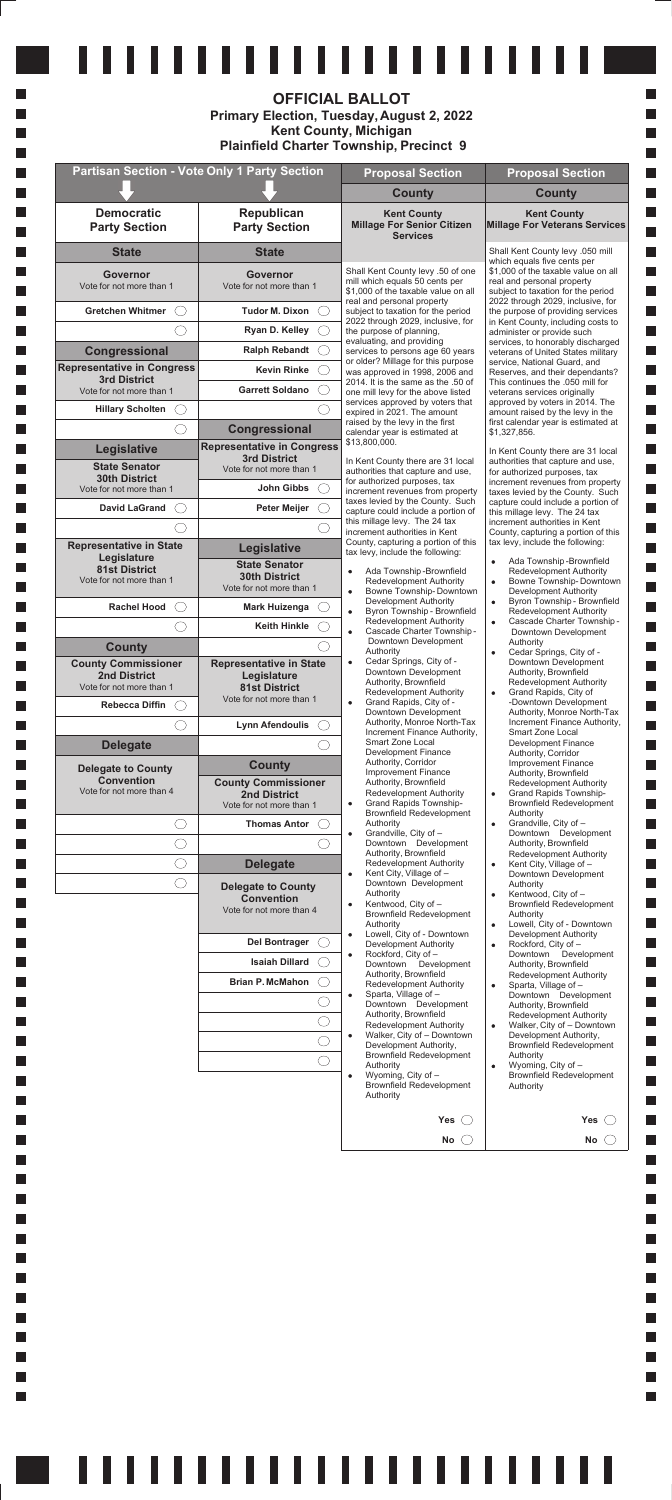| Patricia LaBay<br><b>Brenda Wodarski</b> | Sparta, Village of -<br>٠<br>Downtown Development<br>Authority, Brownfield<br>Redevelopment Authority<br>Walker, City of - Downtown<br>٠<br>Development Authority,<br><b>Brownfield Redevelopment</b><br>Authority<br>Wyoming, City of -<br>٠<br><b>Brownfield Redevelopment</b><br>Authority | Downtown Development<br>Authority, Brownfield<br>Redevelopment Authority<br>Walker, City of - Downtown<br>Development Authority,<br><b>Brownfield Redevelopment</b><br>Authority<br>Wyoming, City of -<br>٠<br><b>Brownfield Redevelopment</b><br>Authority |
|------------------------------------------|-----------------------------------------------------------------------------------------------------------------------------------------------------------------------------------------------------------------------------------------------------------------------------------------------|-------------------------------------------------------------------------------------------------------------------------------------------------------------------------------------------------------------------------------------------------------------|
|                                          | Yes(                                                                                                                                                                                                                                                                                          | Yes                                                                                                                                                                                                                                                         |
|                                          | No l                                                                                                                                                                                                                                                                                          | No                                                                                                                                                                                                                                                          |

# 

|                                                          |                                                          | <b>OFFICIAL BALLOT</b><br><b>Primary Election, Tuesday, August 2, 2022</b><br><b>Kent County, Michigan</b><br><b>Plainfield Charter Township, Precinct 10</b> |                                                                                                                     |
|----------------------------------------------------------|----------------------------------------------------------|---------------------------------------------------------------------------------------------------------------------------------------------------------------|---------------------------------------------------------------------------------------------------------------------|
|                                                          | Partisan Section - Vote Only 1 Party Section             | <b>Proposal Section</b>                                                                                                                                       | <b>Proposal Section</b>                                                                                             |
|                                                          |                                                          | <b>County</b>                                                                                                                                                 | <b>County</b>                                                                                                       |
| <b>Democratic</b><br><b>Party Section</b>                | Republican<br><b>Party Section</b>                       | <b>Kent County</b><br><b>Millage For Senior Citizen</b><br><b>Services</b>                                                                                    | <b>Kent County</b><br><b>Millage For Veterans Services</b>                                                          |
| <b>State</b>                                             | <b>State</b>                                             |                                                                                                                                                               | Shall Kent County levy .050 mill<br>which equals five cents per                                                     |
| Governor<br>Vote for not more than 1                     | <b>Governor</b><br>Vote for not more than 1              | Shall Kent County levy .50 of one<br>mill which equals 50 cents per<br>\$1,000 of the taxable value on all                                                    | \$1,000 of the taxable value on all<br>real and personal property<br>subject to taxation for the period             |
| <b>Gretchen Whitmer</b>                                  | Ryan D. Kelley                                           | real and personal property<br>subject to taxation for the period                                                                                              | 2022 through 2029, inclusive, for<br>the purpose of providing services                                              |
|                                                          | <b>Ralph Rebandt</b>                                     | 2022 through 2029, inclusive, for<br>the purpose of planning,                                                                                                 | in Kent County, including costs to<br>administer or provide such                                                    |
| Congressional                                            | <b>Kevin Rinke</b>                                       | evaluating, and providing<br>services to persons age 60 years<br>or older? Millage for this purpose                                                           | services, to honorably discharged<br>veterans of United States military                                             |
| <b>Representative in Congress</b><br><b>3rd District</b> | <b>Garrett Soldano</b>                                   | was approved in 1998, 2006 and<br>2014. It is the same as the .50 of                                                                                          | service, National Guard, and<br>Reserves, and their dependants?<br>This continues the .050 mill for                 |
| Vote for not more than 1                                 | <b>Tudor M. Dixon</b>                                    | one mill levy for the above listed<br>services approved by voters that                                                                                        | veterans services originally<br>approved by voters in 2014. The                                                     |
| <b>Hillary Scholten</b>                                  |                                                          | expired in 2021. The amount<br>raised by the levy in the first                                                                                                | amount raised by the levy in the<br>first calendar year is estimated at                                             |
|                                                          | Congressional                                            | calendar year is estimated at<br>\$13,800,000.                                                                                                                | \$1,327,856.                                                                                                        |
| Legislative                                              | <b>Representative in Congress</b><br><b>3rd District</b> | In Kent County there are 31 local                                                                                                                             | In Kent County there are 31 local<br>authorities that capture and use,                                              |
| <b>State Senator</b><br><b>30th District</b>             | Vote for not more than 1                                 | authorities that capture and use,<br>for authorized purposes, tax                                                                                             | for authorized purposes, tax<br>increment revenues from property                                                    |
| Vote for not more than 1<br><b>David LaGrand</b>         | <b>Peter Meijer</b>                                      | increment revenues from property<br>taxes levied by the County. Such                                                                                          | taxes levied by the County. Such<br>capture could include a portion of                                              |
|                                                          | John Gibbs                                               | capture could include a portion of<br>this millage levy. The 24 tax                                                                                           | this millage levy. The 24 tax<br>increment authorities in Kent                                                      |
| <b>Representative in State</b>                           | Legislative                                              | increment authorities in Kent<br>County, capturing a portion of this                                                                                          | County, capturing a portion of this<br>tax levy, include the following:                                             |
| Legislature<br>90th District                             | <b>State Senator</b>                                     | tax levy, include the following:<br>Ada Township-Brownfield                                                                                                   | Ada Township-Brownfield<br>$\bullet$                                                                                |
| Vote for not more than 1                                 | <b>30th District</b><br>Vote for not more than 1         | $\bullet$<br><b>Redevelopment Authority</b><br>Bowne Township-Downtown<br>$\bullet$                                                                           | <b>Redevelopment Authority</b><br>Bowne Township-Downtown<br>$\bullet$<br><b>Development Authority</b>              |
| <b>Meagan Hintz</b><br>$($ )                             | <b>Keith Hinkle</b>                                      | Development Authority<br>Byron Township - Brownfield<br>$\bullet$                                                                                             | Byron Township - Brownfield<br>$\bullet$<br><b>Redevelopment Authority</b>                                          |
|                                                          | <b>Mark Huizenga</b>                                     | <b>Redevelopment Authority</b><br>Cascade Charter Township -<br>$\bullet$                                                                                     | Cascade Charter Township -<br>$\bullet$<br>Downtown Development                                                     |
| <b>County</b>                                            |                                                          | Downtown Development<br>Authority                                                                                                                             | Authority<br>Cedar Springs, City of -<br>$\bullet$                                                                  |
| <b>County Commissioner</b><br><b>11th District</b>       | <b>Representative in State</b><br>Legislature            | Cedar Springs, City of -<br>$\bullet$<br>Downtown Development                                                                                                 | Downtown Development<br>Authority, Brownfield                                                                       |
| Vote for not more than 1                                 | 90th District                                            | Authority, Brownfield<br>Redevelopment Authority                                                                                                              | Redevelopment Authority<br>Grand Rapids, City of<br>$\bullet$                                                       |
| John Considine                                           | Vote for not more than 1                                 | Grand Rapids, City of -<br>$\bullet$<br>Downtown Development                                                                                                  | -Downtown Development<br>Authority, Monroe North-Tax                                                                |
|                                                          | <b>Bryan Posthumus</b>                                   | Authority, Monroe North-Tax<br>Increment Finance Authority,                                                                                                   | Increment Finance Authority,<br><b>Smart Zone Local</b>                                                             |
| <b>Delegate</b>                                          | <b>Kathy Clark</b>                                       | Smart Zone Local<br><b>Development Finance</b>                                                                                                                | Development Finance<br>Authority, Corridor                                                                          |
| <b>Delegate to County</b><br><b>Convention</b>           |                                                          | Authority, Corridor<br><b>Improvement Finance</b>                                                                                                             | <b>Improvement Finance</b><br>Authority, Brownfield                                                                 |
| Vote for not more than 2                                 | <b>County</b>                                            | Authority, Brownfield<br><b>Redevelopment Authority</b>                                                                                                       | <b>Redevelopment Authority</b><br><b>Grand Rapids Township-</b><br>$\bullet$                                        |
|                                                          | <b>County Commissioner</b><br><b>11th District</b>       | <b>Grand Rapids Township-</b><br>$\bullet$<br><b>Brownfield Redevelopment</b>                                                                                 | <b>Brownfield Redevelopment</b><br>Authority                                                                        |
| Susan K. Aalsburg                                        | Vote for not more than 1                                 | Authority<br>Grandville, City of -<br>$\bullet$<br>Downtown Development                                                                                       | Grandville, City of -<br>$\bullet$<br>Downtown Development                                                          |
|                                                          | <b>Lindsey Thiel</b><br>A.J. Hoff                        | Authority, Brownfield<br>Redevelopment Authority                                                                                                              | Authority, Brownfield<br>Redevelopment Authority<br>Kent City, Village of -<br>$\bullet$                            |
|                                                          |                                                          | Kent City, Village of -<br>$\bullet$<br>Downtown Development                                                                                                  | Downtown Development<br>Authority                                                                                   |
|                                                          | <b>Delegate</b>                                          | Authority<br>Kentwood, City of -<br>$\bullet$                                                                                                                 | Kentwood, City of -<br>$\bullet$<br><b>Brownfield Redevelopment</b>                                                 |
|                                                          | <b>Delegate to County</b><br><b>Convention</b>           | <b>Brownfield Redevelopment</b><br>Authority<br>Lowell, City of - Downtown<br>$\bullet$                                                                       | Authority<br>Lowell, City of - Downtown<br>$\bullet$<br>Development Authority                                       |
|                                                          | Vote for not more than 2                                 | Development Authority<br>Rockford, City of -<br>$\bullet$<br>Downtown Development<br>Authority, Brownfield                                                    | Rockford, City of -<br>$\bullet$<br>Downtown Development<br>Authority, Brownfield<br><b>Redevelopment Authority</b> |
|                                                          | Gilbert J. LaBay                                         | <b>Redevelopment Authority</b>                                                                                                                                | Sparta, Village of -<br>$\bullet$                                                                                   |

 $\mathcal{L}_{\mathcal{A}}$  $\Box$ 

 $\Box$ 

 $\Box$  $\overline{\phantom{a}}$ 

 $\Box$ 

 $\Box$ 

 $\overline{\phantom{a}}$ 

 $\Box$ 

 $\Box$ 

 $\Box$ 

 $\Box$ 

 $\Box$ 

П

 $\Box$ 

 $\Box$ 

 $\Box$ 

 $\Box$ 

 $\Box$ 

 $\Box$ 

 $\Box$ 

 $\Box$ 

 $\Box$ 

 $\Box$ 

 $\Box$ 

 $\Box$ 

 $\Box$ 

 $\Box$ 

 $\Box$ 

 $\Box$ 

 $\Box$ 

 $\Box$ 

 $\Box$ 

 $\Box$ 

 $\Box$ 

 $\Box$ 

 $\Box$ 

 $\Box$ 

 $\Box$ 

П П

 $\Box$  $\Box$ 

 $\Box$ 

 $\overline{\phantom{a}}$ 

 $\Box$ 

 $\Box$ I.

**Contract** 

 $\Box$ 

**Contract** 

I. **Contract** 

П

**Contract** 

I.

**Contract** П

**Contract** 

I. **Contract** 

П

**Contract** 

 $\Box$ 

 $\Box$ 

П П

 $\blacksquare$ 

 $\mathcal{L}_{\mathcal{A}}$ 

H  $\mathcal{L}_{\mathcal{A}}$ 

 $\mathcal{L}_{\mathcal{A}}$ 

 $\mathcal{L}_{\mathcal{A}}$ 

 $\mathcal{L}_{\mathcal{A}}$ 

 $\mathcal{L}_{\mathcal{A}}$  $\mathcal{L}_{\mathcal{A}}$ 

 $\mathcal{L}_{\mathcal{A}}$ 

 $\mathcal{L}_{\mathcal{A}}$ 

 $\mathcal{L}_{\mathcal{A}}$ 

 $\mathcal{L}_{\mathcal{A}}$ 

 $\mathcal{L}_{\mathcal{A}}$ 

 $\mathcal{L}_{\mathcal{A}}$ 

 $\mathcal{L}_{\mathcal{A}}$ 

 $\mathcal{L}_{\mathcal{A}}$ 

 $\mathcal{L}_{\mathcal{A}}$ 

 $\mathcal{L}_{\mathcal{A}}$ 

 $\mathcal{L}_{\mathcal{A}}$ 

 $\mathcal{L}_{\mathcal{A}}$ 

 $\mathcal{L}_{\mathcal{A}}$ 

 $\mathcal{L}_{\mathcal{A}}$ 

 $\mathcal{L}_{\mathcal{A}}$ 

 $\mathcal{L}_{\mathcal{A}}$ 

 $\mathcal{L}_{\mathcal{A}}$ 

 $\mathcal{L}_{\mathcal{A}}$ 

 $\mathcal{L}_{\mathcal{A}}$ 

 $\mathcal{L}_{\mathcal{A}}$ 

 $\mathcal{L}_{\mathcal{A}}$ 

 $\mathcal{L}_{\mathcal{A}}$ 

 $\mathcal{L}_{\mathcal{A}}$ 

 $\mathcal{L}_{\mathcal{A}}$ 

 $\mathcal{L}_{\mathcal{A}}$ 

 $\mathcal{L}_{\mathcal{A}}$ 

 $\mathcal{L}_{\mathcal{A}}$ 

 $\mathcal{L}_{\mathcal{A}}$ 

 $\mathcal{L}_{\mathcal{A}}$ 

 $\mathcal{L}_{\mathcal{A}}$ 

 $\mathcal{L}_{\mathcal{A}}$ 

П  $\mathcal{L}_{\mathcal{A}}$ 

m.

H

 $\mathcal{L}_{\mathcal{A}}$ I.

 $\mathcal{L}_{\mathcal{A}}$ 

L.

L.

L.

L. L.

L.

L.

L. L.

L.

L.

L. L.

L.

L.

L.

L.

L. L.

L.